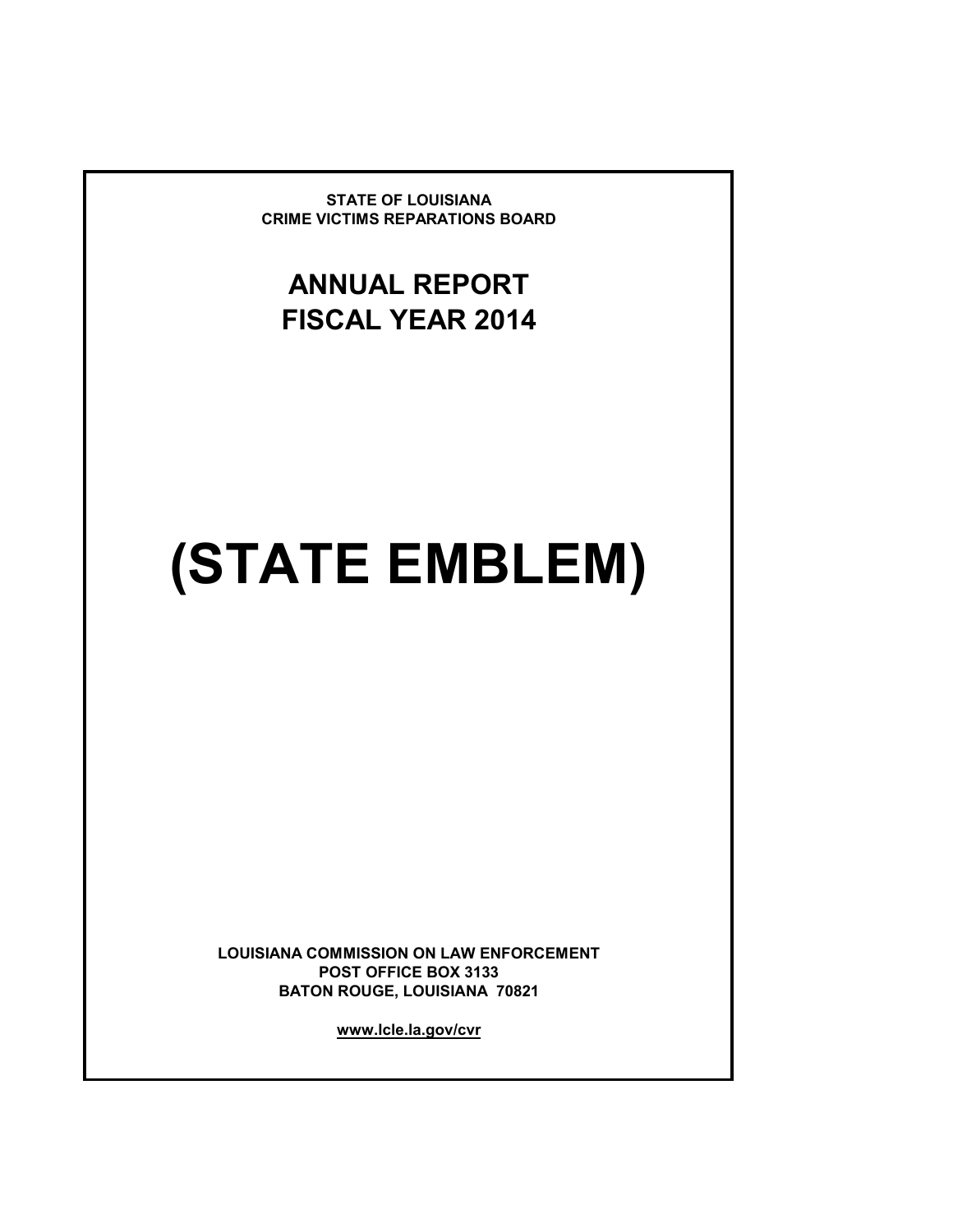This public document was published at a total cost of \$\_\_\_\_\_\_\_. Three hundred (300) copies of this public document were published in this first printing at a cost of \$\_\_\_\_\_\_\_. The total cost of all printings of this document, including reprints is \$\_\_\_\_\_\_\_. This document was published for the Crime Victims Reparations Board, Louisiana Commission on Law Enforcement, Post Office 3133, Baton Rouge, Louisiana 70821 by the Division of Administration, State Printing Office to provide a report of the Board's activities for FY 2014 under authority of LA R.S. 46:118. This material was printed in accordance with the standards for printing by state agencies established pursuant to LA R.S. 43:31.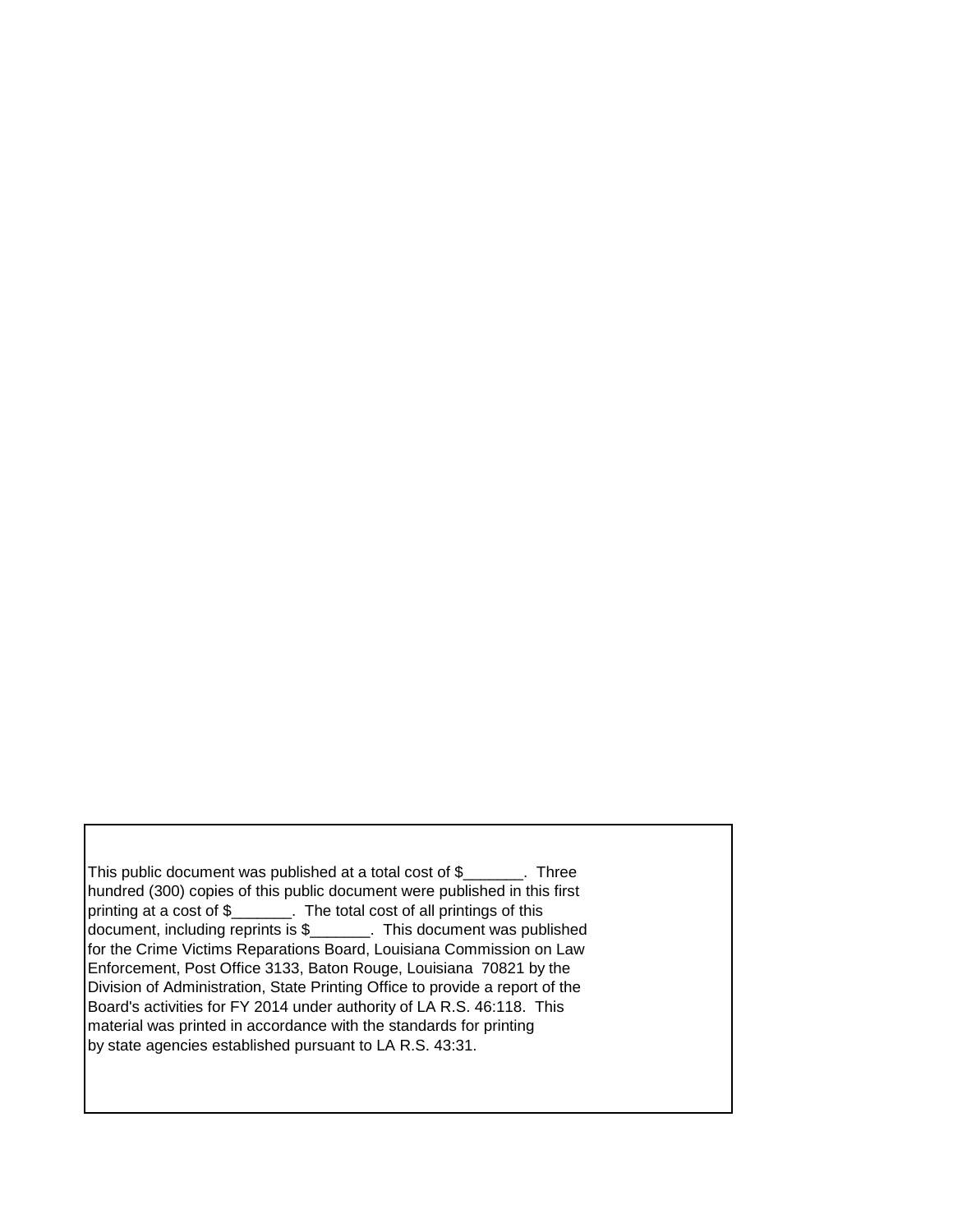**BOBBY JINDAL GOVERNOR** 



**JOEY WATSON EXECUTIVE DIRECTOR** 

# State of Louisiana Crime Victims Reparations Poard

To: **Honorable Bobby Jindal** Governor, State of Louisiana

> **Honorable Members of the Legislature State of Louisiana**

We have the honor to submit the annual report of the Louisiana Crime Victims Reparations Board. This report is submitted pursuant to the provisions of LA R.S. 46:1818 and covers the period of July 1, 2013, through June 30, 2014.

The total amount of funds collected for FY 2014 was \$1,158,206. In FY 2014, 649 claims were paid and a total of \$1,670,724 was awarded. The average total per award was \$2,574.31. Funds for the Crime Victims Reparations Program are not state appropriated funds and are mainly derived from costs levied on criminal court cases and from federal grants.

**Sincerely** 

**Lamarr Davis** Chairman

**Louisiana Commission on Law Enforcement** 

P. O. Box 3133 • Baton Rouge, Louisiana 70821-3133 • (225) 342-1749 • 1-888-6-VICTIM (Nationwide) • Fax (225) 342-1672 An Equal Opportunity Employer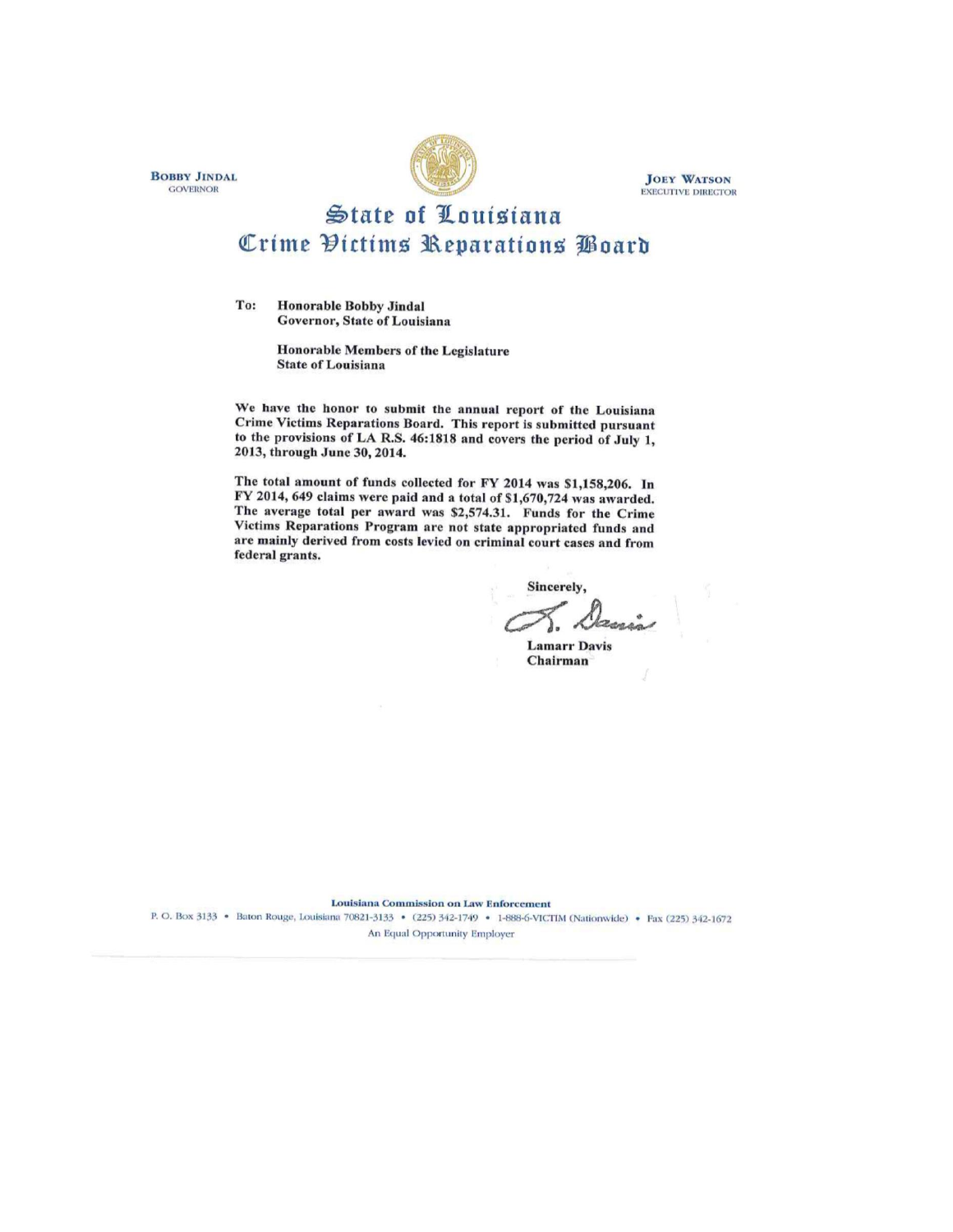# **BOARD MEMBERS**

The Crime Victims Reparations Board is under the jurisdiction of the Louisiana Commission on Law Enforcement and is domiciled in Baton Rouge. The Board is composed of the Executive Director of the Louisiana Commission on Law Enforcement or his designee; seven representatives from each of the congressional districts in the state; a representative of the elderly; and a representative at large. The Board members are appointed by the governor and their terms run concurrent with that of the governor.

The membership of the Crime Victims Reparations Board in FY 2014 was:

Hodge, Louisiana Lamarr Davis, Chairman At-Large Member

Rustin Legendre **Mary Fanara** Baton Rouge, Louisiana **Bunkie**, Louisiana Designee of LCLE Executive Director 5th Congressional District

Sharon Rodi **Carolyn Stapleton** Metairie, Louisiana **Metairie**, Louisiana

Vacant **Ann Polak** 2nd Congressional District Lake Charles, Louisiana

Vacant Lucille Williams 3d Congressional District Shreveport, Louisiana

Nancy Adcock Carroll DiBenedetto, Sr. Shreveport, Louisiana **Baton Rouge, Louisiana** 

1st Congressional District 6th Congressional District

7th Congressional District

Elderly Representative

4th Congressional District Victims & Citizens Against Crime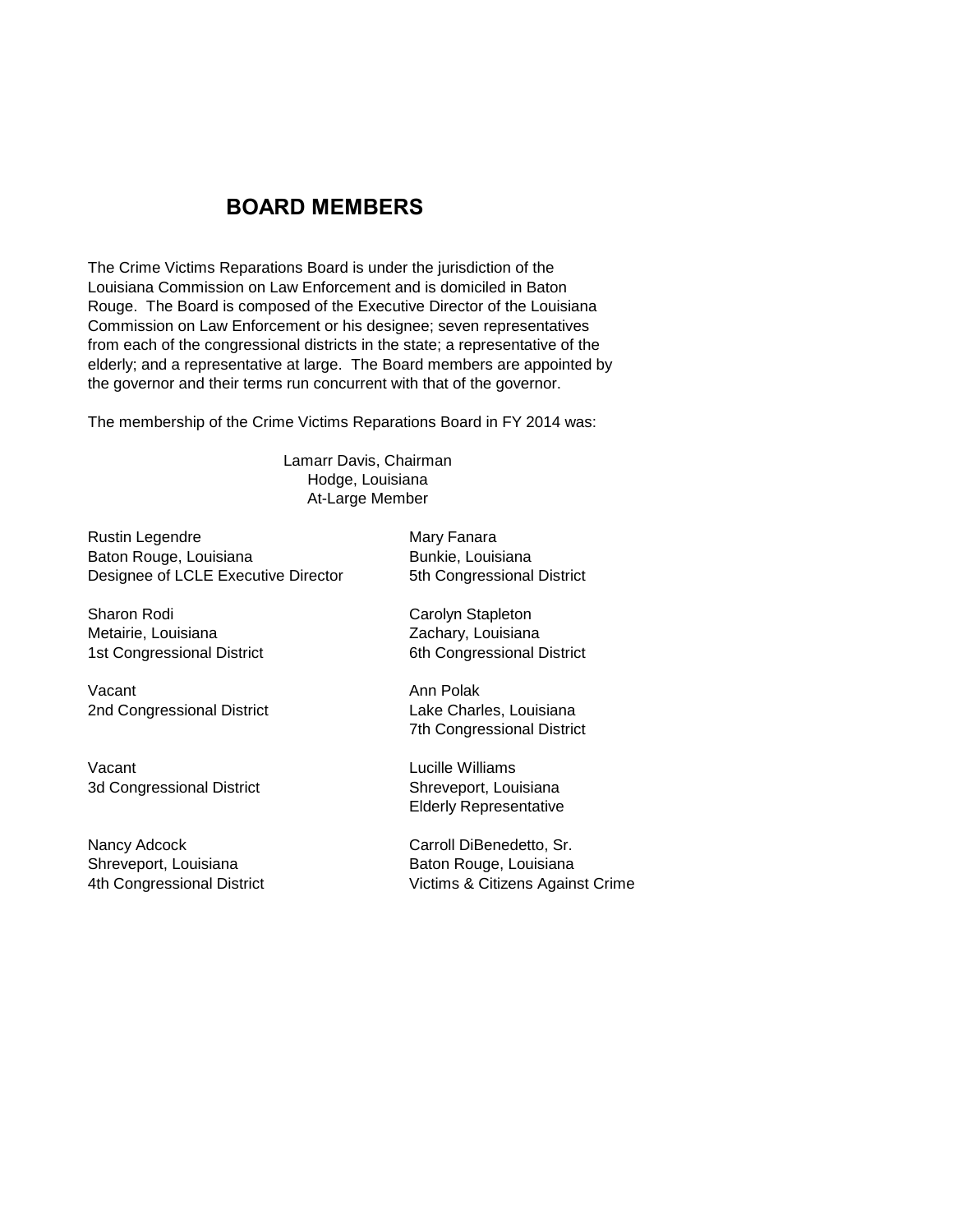# **TABLE OF CONTENTS**

Page

|                                              | $\mathbf 1$                                                                                                                                                                                                                                                                                                                                                                                                                                                                                                                                                                                                                                                                                                                                                                                                                                                                                                                                                                                                                                                                                                                                                                                                                           |
|----------------------------------------------|---------------------------------------------------------------------------------------------------------------------------------------------------------------------------------------------------------------------------------------------------------------------------------------------------------------------------------------------------------------------------------------------------------------------------------------------------------------------------------------------------------------------------------------------------------------------------------------------------------------------------------------------------------------------------------------------------------------------------------------------------------------------------------------------------------------------------------------------------------------------------------------------------------------------------------------------------------------------------------------------------------------------------------------------------------------------------------------------------------------------------------------------------------------------------------------------------------------------------------------|
|                                              | $\mathbf 1$                                                                                                                                                                                                                                                                                                                                                                                                                                                                                                                                                                                                                                                                                                                                                                                                                                                                                                                                                                                                                                                                                                                                                                                                                           |
|                                              | $\overline{2}$                                                                                                                                                                                                                                                                                                                                                                                                                                                                                                                                                                                                                                                                                                                                                                                                                                                                                                                                                                                                                                                                                                                                                                                                                        |
|                                              | $\overline{2}$                                                                                                                                                                                                                                                                                                                                                                                                                                                                                                                                                                                                                                                                                                                                                                                                                                                                                                                                                                                                                                                                                                                                                                                                                        |
|                                              | 3                                                                                                                                                                                                                                                                                                                                                                                                                                                                                                                                                                                                                                                                                                                                                                                                                                                                                                                                                                                                                                                                                                                                                                                                                                     |
|                                              | 3                                                                                                                                                                                                                                                                                                                                                                                                                                                                                                                                                                                                                                                                                                                                                                                                                                                                                                                                                                                                                                                                                                                                                                                                                                     |
|                                              | 3                                                                                                                                                                                                                                                                                                                                                                                                                                                                                                                                                                                                                                                                                                                                                                                                                                                                                                                                                                                                                                                                                                                                                                                                                                     |
|                                              | 4                                                                                                                                                                                                                                                                                                                                                                                                                                                                                                                                                                                                                                                                                                                                                                                                                                                                                                                                                                                                                                                                                                                                                                                                                                     |
| $\tilde{o}$ $\tilde{o}$ $\tilde{o}$ $\ldots$ | 5                                                                                                                                                                                                                                                                                                                                                                                                                                                                                                                                                                                                                                                                                                                                                                                                                                                                                                                                                                                                                                                                                                                                                                                                                                     |
|                                              | 5                                                                                                                                                                                                                                                                                                                                                                                                                                                                                                                                                                                                                                                                                                                                                                                                                                                                                                                                                                                                                                                                                                                                                                                                                                     |
| $\tilde{o}$ $\tilde{o}$ $\tilde{o}$ $\ldots$ | 6                                                                                                                                                                                                                                                                                                                                                                                                                                                                                                                                                                                                                                                                                                                                                                                                                                                                                                                                                                                                                                                                                                                                                                                                                                     |
|                                              | $\overline{7}$                                                                                                                                                                                                                                                                                                                                                                                                                                                                                                                                                                                                                                                                                                                                                                                                                                                                                                                                                                                                                                                                                                                                                                                                                        |
|                                              | 8                                                                                                                                                                                                                                                                                                                                                                                                                                                                                                                                                                                                                                                                                                                                                                                                                                                                                                                                                                                                                                                                                                                                                                                                                                     |
|                                              | 9                                                                                                                                                                                                                                                                                                                                                                                                                                                                                                                                                                                                                                                                                                                                                                                                                                                                                                                                                                                                                                                                                                                                                                                                                                     |
|                                              | 11                                                                                                                                                                                                                                                                                                                                                                                                                                                                                                                                                                                                                                                                                                                                                                                                                                                                                                                                                                                                                                                                                                                                                                                                                                    |
|                                              | 13                                                                                                                                                                                                                                                                                                                                                                                                                                                                                                                                                                                                                                                                                                                                                                                                                                                                                                                                                                                                                                                                                                                                                                                                                                    |
|                                              | 15                                                                                                                                                                                                                                                                                                                                                                                                                                                                                                                                                                                                                                                                                                                                                                                                                                                                                                                                                                                                                                                                                                                                                                                                                                    |
|                                              | 15                                                                                                                                                                                                                                                                                                                                                                                                                                                                                                                                                                                                                                                                                                                                                                                                                                                                                                                                                                                                                                                                                                                                                                                                                                    |
|                                              | 16                                                                                                                                                                                                                                                                                                                                                                                                                                                                                                                                                                                                                                                                                                                                                                                                                                                                                                                                                                                                                                                                                                                                                                                                                                    |
|                                              | 16                                                                                                                                                                                                                                                                                                                                                                                                                                                                                                                                                                                                                                                                                                                                                                                                                                                                                                                                                                                                                                                                                                                                                                                                                                    |
|                                              | 17                                                                                                                                                                                                                                                                                                                                                                                                                                                                                                                                                                                                                                                                                                                                                                                                                                                                                                                                                                                                                                                                                                                                                                                                                                    |
|                                              | Eligibility to Apply for Awardsõ õ  õ õ õ  õ õ õ<br>Application Requirementsõ õõõ õõõ õõõ<br>Prohibited Awardsõ õ õ õ õ õ õ õ  õ õ õ  õ õ õ<br>Denying or Reducing Awardsõ Õ. Õ. Õ. Õ. Õ. Õ. Õ.<br>Expensesõõõ $\tilde{o}$ õõõõõõõõõõõõ<br>Processing o  o o o o  o o o  o o o  o o o<br>Public Information Awarenesso  o o o o<br>National and International Affiliationo o o o o  o o o<br>Collections, Grants, and Awards o o o o c<br>Claims Processedo o o o o o o  o o o  o o o<br>Claim Denialsõ  õõõ  õõõ  õõõ  õõõ<br>Receipts by Parishõ õ õ õ õ õ  õ õ õ  õ õ õ<br>Applications by Parisho  o o o  o o o  o o o<br>Awards by Parishõ õ õ. õ õ õ  õ õ õ  õ õ õ<br>Claims by Dollar Amount $\tilde{o}$ $\tilde{o}$ $\tilde{o}$ $\tilde{o}$ $\tilde{o}$ of $\tilde{o}$<br>Claims by Crime Type $\delta$ $\delta$ $\delta$ $\delta$ $\delta$ $\delta$ $\delta$ $\delta$ $\delta$ $\delta$<br>Claims by Gender $\overline{0.0}$ $\overline{0.0}$ $\overline{0.0}$ $\overline{0.0}$ $\overline{0.0}$ $\overline{0.0}$ $\overline{0.0}$ $\overline{0.0}$ $\overline{0.0}$ $\overline{0.0}$ $\overline{0.0}$<br>Claims by Ageõ õõõ õõõ õõõ õõõ<br>Amount Awarded by Expenses o $\tilde{0}$ o $\tilde{0}$ $\tilde{0}$ o $\tilde{0}$ |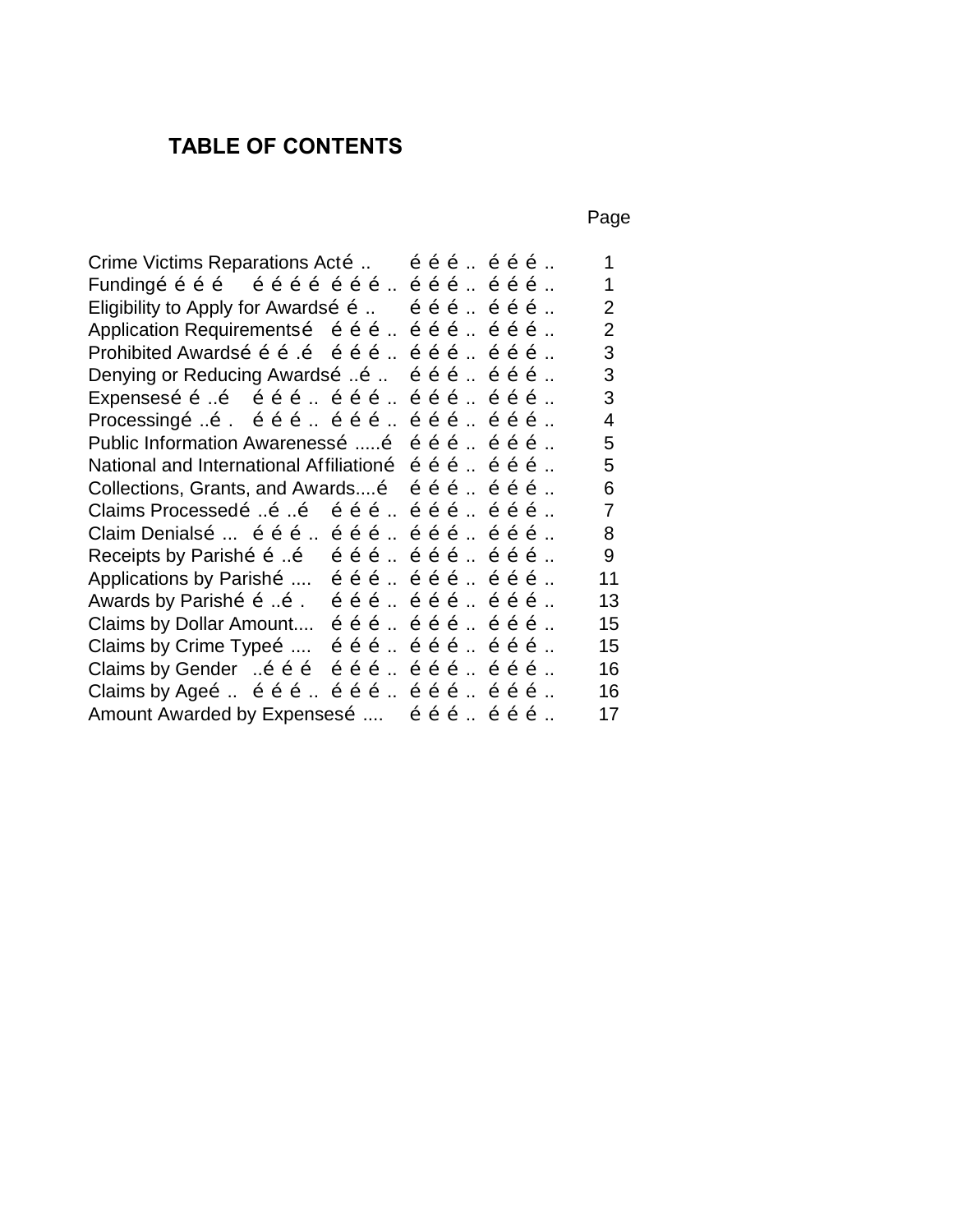# **CRIME VICTIMS REPARATIONS ACT**

The Louisiana Crime Victims Reparations Act provides for monetary compensation for economic losses to victims of crimes involving personal injury and to their dependents in cases of death. It also permits recovery for economic losses incurred as a result of a good faith effort to prevent a crime.

The maximum award allowable is \$10,000 for any one case, although the Board may extend an award to a maximum allowable of \$25,000 for those victims whose injuries are total and permanent. Claims are reduced by all collateral sources, such as medical and hospitalization insurance payments, social security benefits, disability income insurance, worker's compensation and other sources of benefits.

# **FUNDING**

Income for the compensation fund is composed primarily of monies paid as costs levied on criminal court cases. A cost of not less than fifty dollars (\$50) for felonies and seven dollars and fifty cents (\$7.50) for violations of misdemeanors and municipal and parish ordinances is levied, except traffic violations other than those driving offenses defined in Title 14 of the Louisiana Revised Statutes of 1950 which result in a conviction. Other components of the fund include federal grants, court-ordered restitution from criminals, donations and interest.

Act 634 (CHC 811.2) of 1993 created the Victims of Juvenile Crime Compensation Fund. Courts which levy the cost (not to exceed \$15) must remit one-third of the amount collected to the Crime Victims Reparation Fund.

The Crime Victims Reparations Board manages a small fund and must insure that these dollars are disbursed as equitably and fairly as possible. The Board has adopted standard operating procedures to keep the fund solvent and help contain these costs while insuring equitable disbursements among crime victims and their families.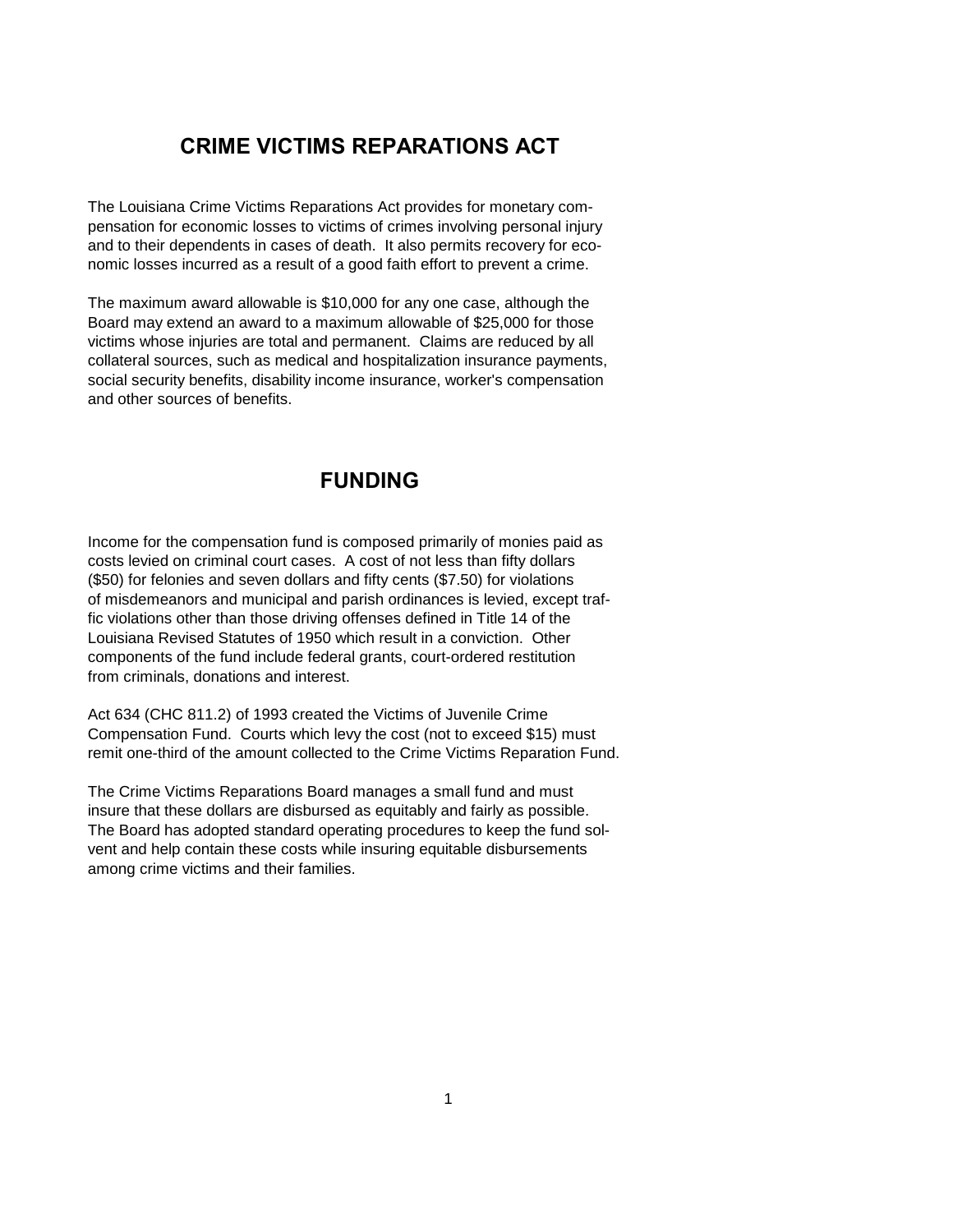# **AWARDS**

#### **Eligibility:**

A person who believes he or she is a victim of a crime which involved the use of force or threat of force and resulted in personal injury and/or loss of income; the victim's legal representative; or, in the case of death, a dependent or the dependent's legal representative may make application to the Board for an award.

A claim may be filed regardless of whether the offender is known, has been arrested, and/or has been found guilty.

The crime must:

- 1. involve the use of force or threat of use of force **or**
- 2. result in personal injury, death, or catastrophic property loss **and**
- 3. result in expenses covered by the statute and not reimbursable by any other source.

Vehicular crimes (motor vehicle, boat or aircraft) are not included unless they involve a DWI/DUI offense, a hit-and-run offense, the injuries or death were intentionally inflicted with a vehicle, or the crime was caused by an operator fleeing the scene of a crime in which he knowingly participated.

Victims of terrorist acts are also eligible to apply for awards.

#### **Application Requirements:**

- 1. The crime must have been committed in Louisiana after July 16, 1982 or happened to a Louisiana resident in a place with no compensation program.
- 2. The crime must be reported to law enforcement officials within 72 hours unless there is a valid reason for a later reporting.
- 3. The application must be filed within one year from the date of the crime.
- 4. The required information must be provided on the application.
- 5. The losses must not be reimbursable from any other source such as insurance, social security, Medicare, Medicaid, civil suit or restitution.
- 6. The victim or claimant must cooperate with the reasonable requests of law enforcement officials.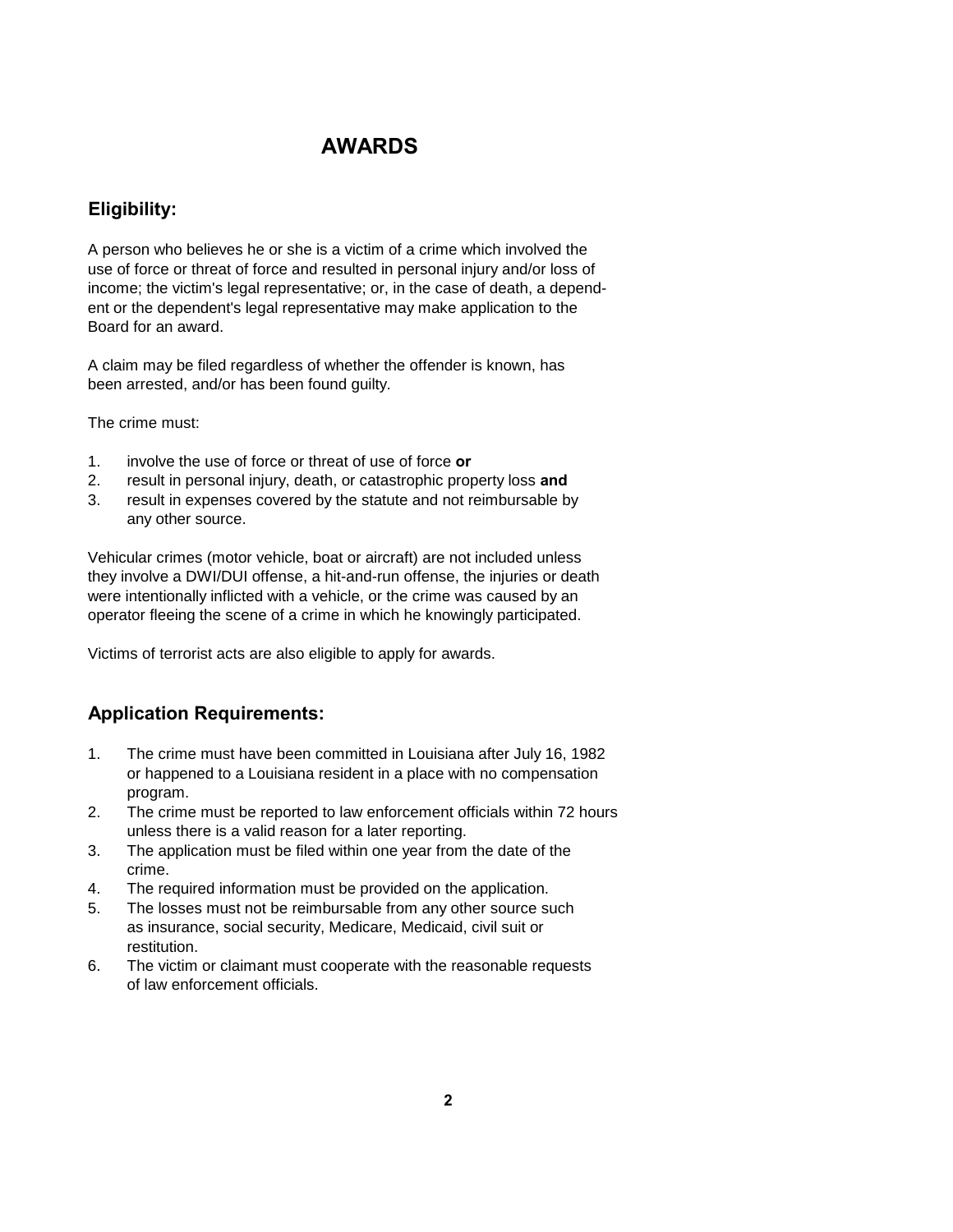#### **Awards Are Prohibited If:**

- 1. The victim/claimant does not comply with the application requirements as listed in the previous section.
- 2. The victim is the offender or an accessory, or an award would unjustly benefit either the offender or the accessory.
- 3. The victim is confined in any type of correctional facility.

## **An Award Could Be Denied or Reduced If:**

- 1. The Board finds that the victim's behavior at the time of the crime or the victim's past criminal activity caused or contributed to the incident.
- 2. The victim was operating a vehicle at the time of the crime without the required insurance.
- 3. The victim was not wearing a seat belt as required by state law.
- 4. The victim was a willing passenger in a vehicle driven by an intoxicated driver.

### **Expenses:**

Expenses which may be reimbursed include those:

- 1. For personal injury:
	- a) medical, hospital, nursing, physical therapy, psychiatric care, or counseling;
	- b) actual loss of past earnings and anticipated loss of future earnings because of a disability resulting from the personal injury or the receipt of medically indicated services for a minor child related to the personal injury;
	- c) care of child or dependent
	- d) counseling or therapy for the parent(s) or sibling(s) of a child who is the victim of a sex crime
	- e) loss of support for a child victim of a sexual crime not otherwise compenated for as a pecuniary loss for personal injury
- 2. As a consequence of death:
	- a) funeral, burial, cremation expenses;
	- b) loss of support to one or more dependents not otherwise compensated for personal injury loss;
	- c) care of children, enabling the surviving spouse of a victim or the legal custodian or caretaker of the deceased victim's child or children to engage in lawful employment where that expense is not otherwise compensated for as a pecuniary loss for personal injury;
	- d) counseling or therapy for any surviving family member of the victim or any person in close relationship to such victim
- 3. Expenses of the victim associated with the collection and securing of crime scene evidence or with cleanup of the crime scene.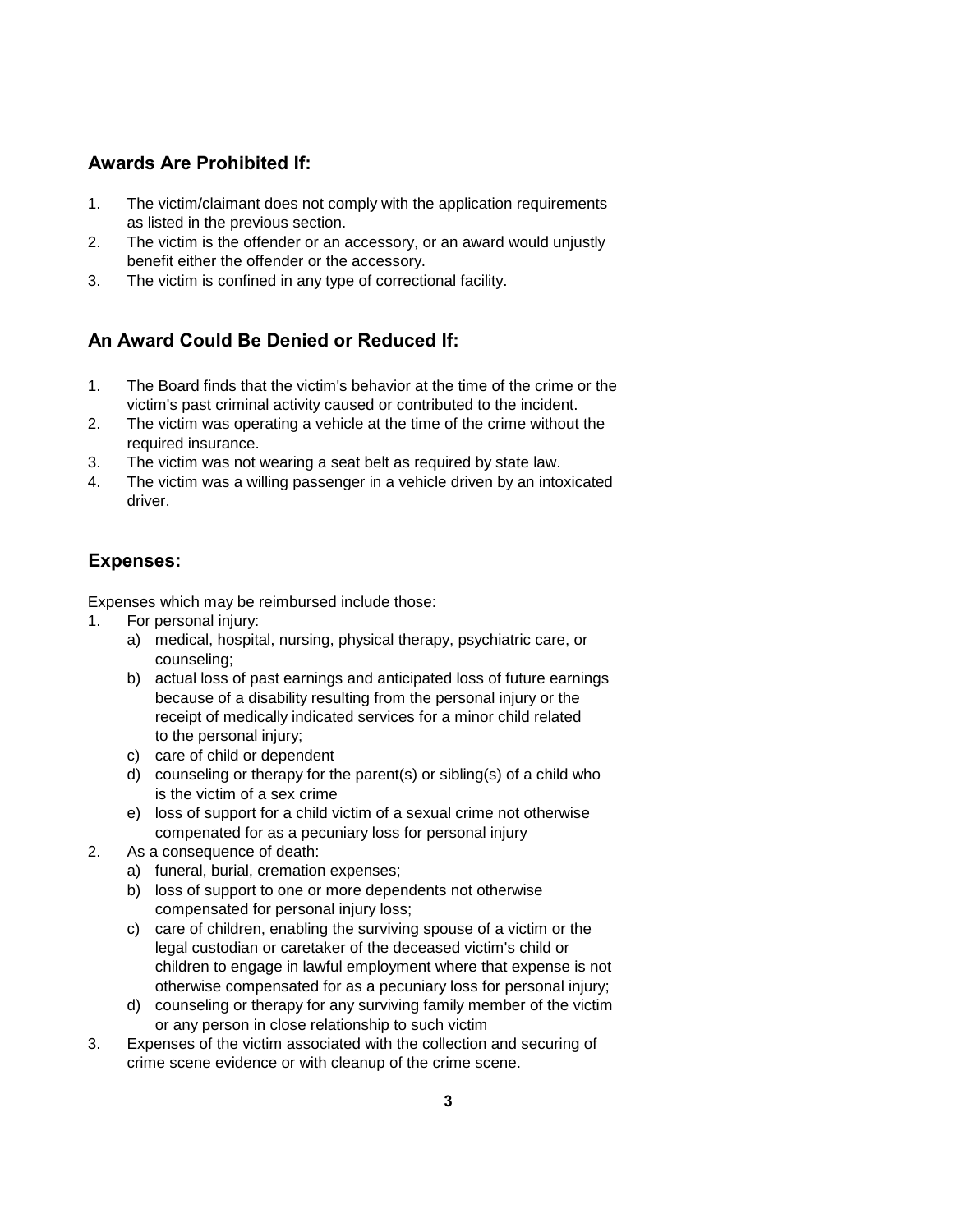Expenses which may not be reimbursed for any reason include:

- 1. Property losses, except for a catastrophic property loss which is limited to the loss of the victim's abode provided it is owned and occupied by the victim;
- 2. Pain and suffering;
- 3. Attorney fees, except when they are part of an order from a hearing or awarded by a court of law.

#### **Processing**

Applications are distributed, received, and investigated by the Sheriff's Office in the parish where the crime occurred. As part of their investigative responsibilities, the sheriff's office obtains a copy of the law enforcement agency report on the crime, verifies all the expenses submitted and insureance or any other collateral sources that the claimant may have received, and makes a recommendation based on the investigation.

The application is then submitted to the Crime Victims Reparations Board's office where the Program Manager reviews the submitted documents, prepares a summary, and places the application on a monthly docket to be reviewed and considered by the entire Board. Applications are reviewed by the Board at its regular meeting and the Board votes to either award or deny. However, they may also vote to continue the case pending further information or they may order a hearing.

The victim/claimant is notified in writing of the Board's decision. The Board administrative asistant prepares the award checks which are distributed to the respective Sheriff's offices from which they are sent to the victims and/or providers. The victim/claimant has the right to appeal the decision of the Board within 60 days or appeal directly to District Court within 30 days. If an appeal to the board is denied, further appeal to District Court in Baton Rouge is allowed under the Administrative Procedures Act.

Provisions are made for payment of emergency awards up to \$500 in cases where urgency is apparent. Emergency awards are rendered upon the recommendation of the sheriff's investigator and concurrence of the Board member for the area involved.

Supplemental claims may be submitted for additional expenses incurred after the original award has been made. The aggregate total cannot exceed the maximum caps as per the statute. The supplemental claims are processed in the same manner as original claims.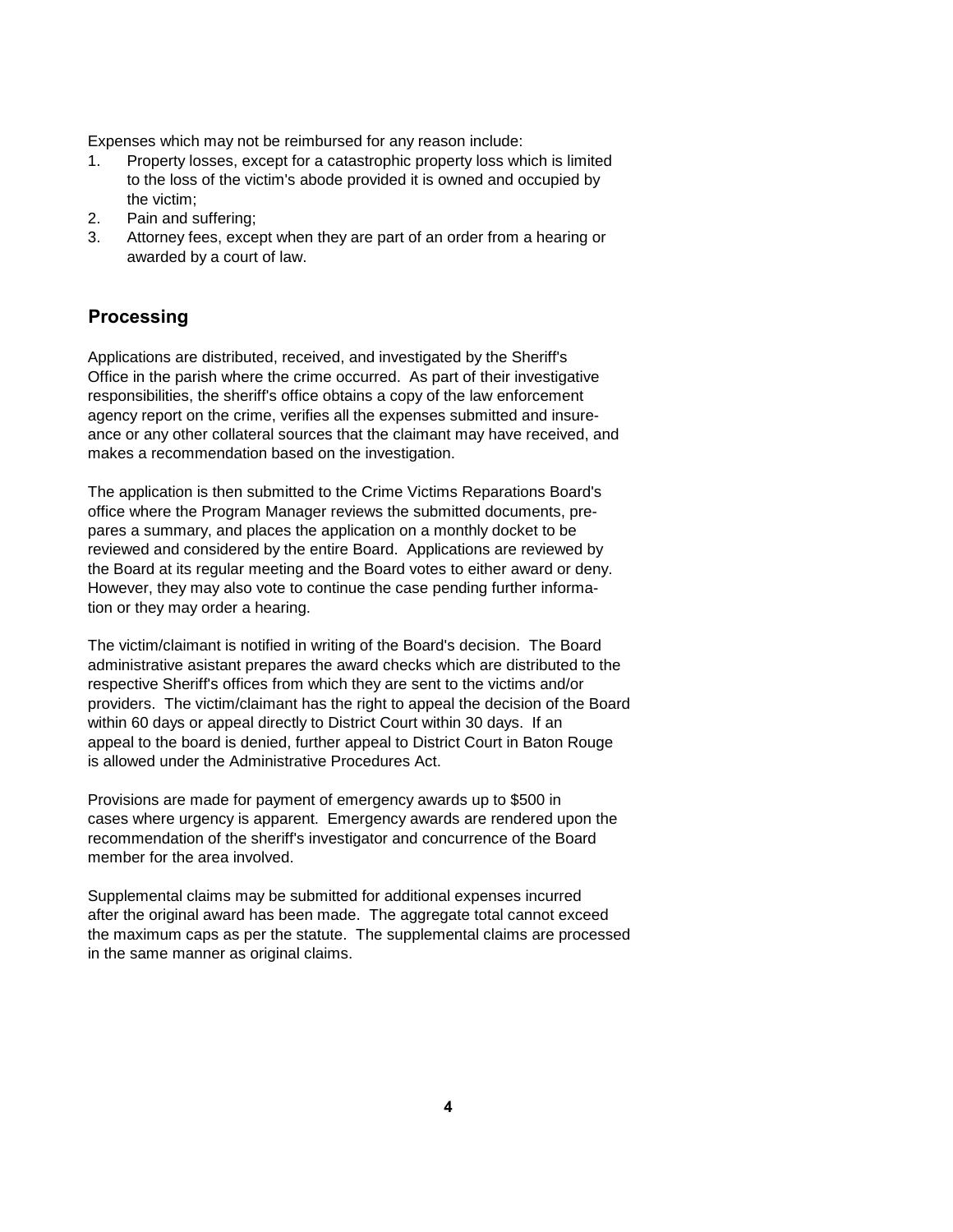# **PUBLIC INFORMATION AWARENESS**

Act 383 of 1992 mandated that the Crime Victims Reparations Board prepare a brochure enumerating victims' rights. These brochures are available in sheriff's offices, police departments, hospitals, doctor's offices, as well as other service agencies.

Public service announcements are distributed to all radio and television stations licensed to broadcast in Louisiana.

The Crime Victims Reparations (CVR) Board maintains a website on the CVR Program which includes information available to the public, such as, who may qualify, how to apply for reparations, as well as whom to contact for assistance.

The Crime Victims Reparations Board and the Louisiana Commission on Law Enforcement publishes a statewide Victim/Elderly Services Directory. The directory contains an updated extensive cross-reference of service agencies available to the citizens of Louisiana. The directory, along with other CVR information can be accessed on the web at www.lcle.la.gov/cvr.

# **NATIONAL AND INTERNATIONAL AFFILIATION**

The Louisiana Crime Victims Reparations Board is a member of the National Association of Crime Victims Compensation Boards, the National Organization for Victim Assistance, and the National Victim Center for Victims of Crime.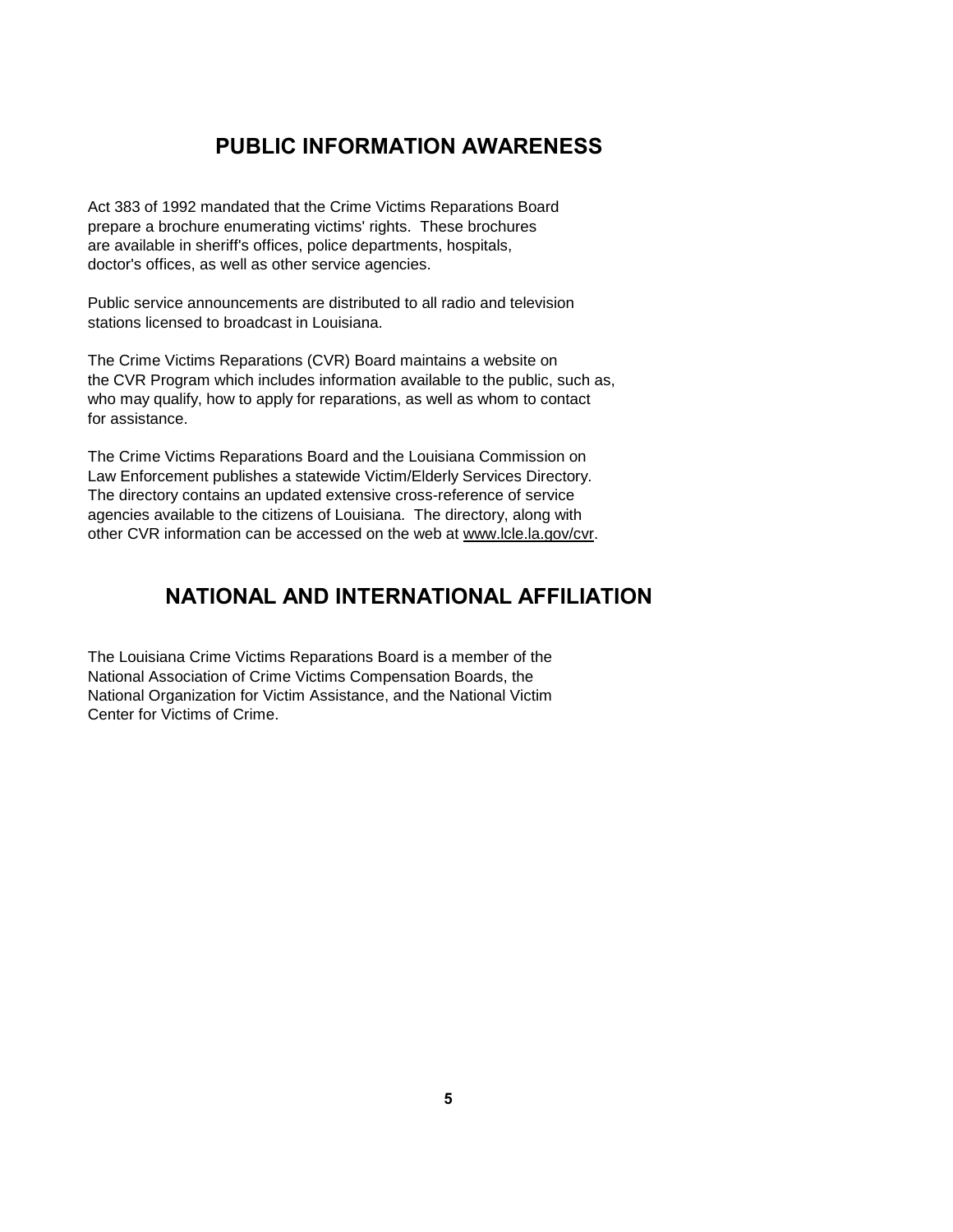#### **COLLECTIONS, GRANTS, AND AWARDS**

|               | Revenues        | VOCA Federal    | <b>Total Funds</b> |       |
|---------------|-----------------|-----------------|--------------------|-------|
|               | Collected*      | Grant           | <b>Awarded</b>     |       |
|               |                 |                 |                    |       |
| FY 1983       | \$299,568.00    | \$0.00          | \$33,645.86        |       |
| FY 1984       | 664,354.60      | 0.00            | 240,536.41         |       |
| FY 1985       | 588,258.62      | 0.00            | 195,403.74         |       |
| FY 1986       | 727,224.55      | 77,000.00       | 575,579.73         |       |
| FY 1987       | 698,437.94      | 114,000.00      | 865,164.07         |       |
| FY 1988       | 618,320.12      | 222,000.00      | 765,528.74         |       |
| FY 1989       | 749,507.52      | 222,000.00      | 703,750.60         |       |
| FY 1990       | 699,292.42      | 326,000.00      | 1,028,644.11       |       |
| FY 1991       | 831,859.37      | 220,000.00      | 1,222,260.81       |       |
| FY 1992       | 990,399.86      | 206,000.00      | 1,154,816.42       |       |
| FY 1993       | 902,340.70      | 405,000.00      | 1,001,715.07       |       |
| FY 1994       | 981,722.02      | 371,000.00      | 932,886.17         |       |
| FY 1995       | 953,435.24      | 203,000.00      | 804,814.04         |       |
| FY 1996       | 1,231,208.99    | 203,000.00      | 739,748.57         |       |
| FY 1997       | 1,230,602.06    | 100,000.00      | 1,129,641.47       |       |
| FY 1998       | 1,272,676.39    | 190,000.00      | 1,074,564.13       |       |
| FY 1999       | 1,418,764.04    | 331,000.00      | 1,422,911.50       |       |
| FY 2000       | 1,504,539.62    | 314,000.00      | 1,351,160.69       |       |
| FY 2001       | 1,502,417.87    | 389,000.00      | 1,722,806.17       |       |
| FY 2002       | 1,354,813.47    | 429,000.00      | 1,827,829.86       |       |
| FY 2003       | 1,270,467.21    | 988,000.00      | 1,699,068.00       |       |
| FY 2004       | 1,329,320.46    | 771,000.00      | 1,740,998.77       |       |
| FY 2005       | 1,364,766.16    | 773,000.00      | 1,698,379.47       |       |
| FY 2006       | 1,425,526.38    | 689,000.00      | 1,719,949.45       |       |
| FY 2007       | 1,422,986.09    | 683,000.00      | 2,184,876.97       |       |
| FY 2008       | 1,405,677.59    | 757,000.00      | 2,350,613.77       |       |
| FY 2009       | 1,300,947.77    | 896,000.00      | 2,243,905.65       |       |
| FY 2009       |                 | 233,894.00      |                    | $***$ |
| FY 2010       | 1,337,016.17    | 863,000.00      | 2,096,355.89       |       |
| FY 2011       | 1,478,418.96    | 833,000.00      | 2,261,506.65       |       |
| FY 2012       | 1,319,110.00    | 386,000.00      | 1,733,135.35       |       |
| FY 2013       | 1,341,106.21    | 607,000.00      | 2,063,395.52       |       |
| FY 2014       | 1,158,205.80    | 404,000.00      | 1,670,724.02       |       |
| <b>TOTALS</b> | \$35,373,292.20 | \$13,205,894.00 | \$42,256,317.67    |       |

\*\* Recovery Act-OVCFY09 VOCA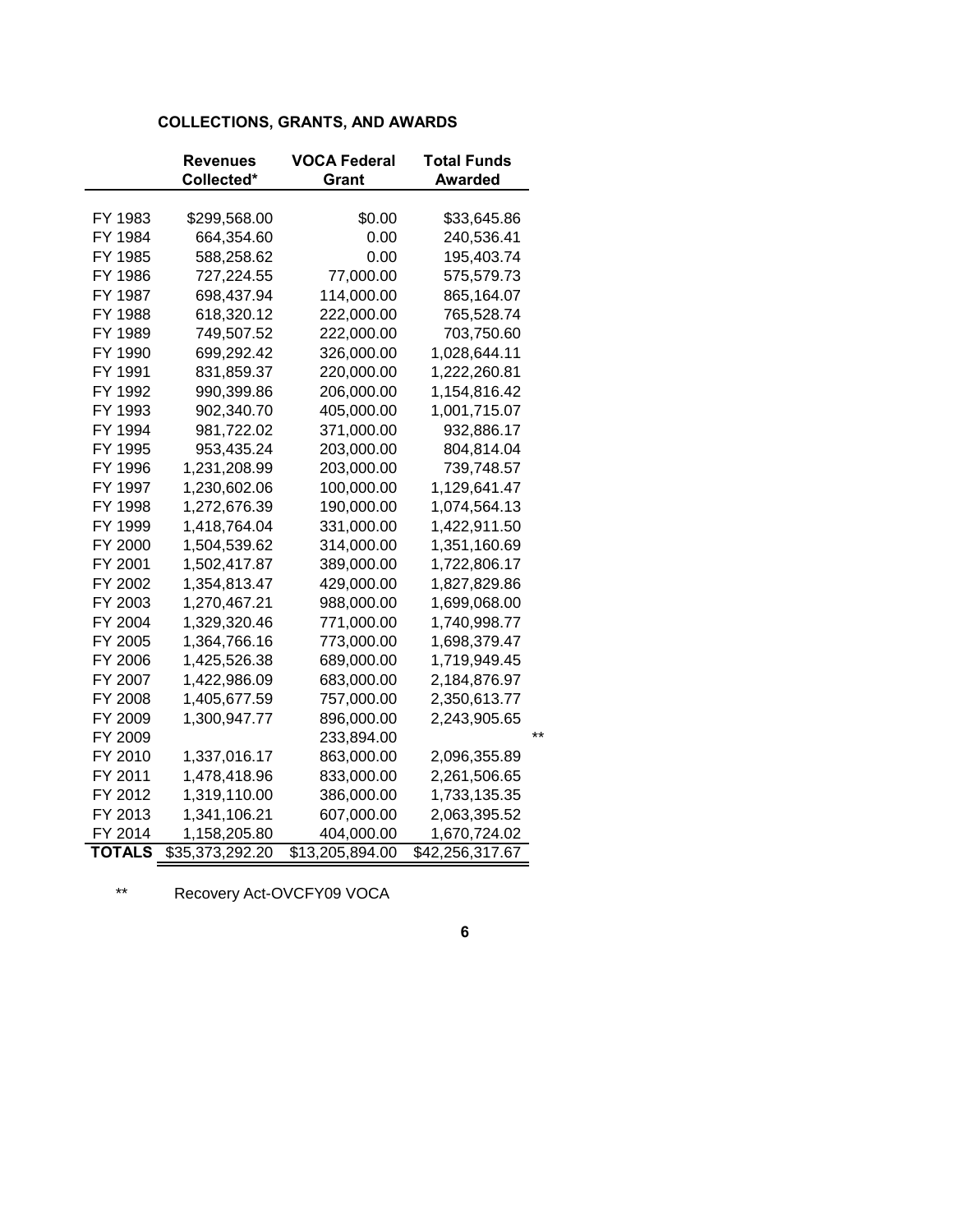## **CLAIMS PROCESSED**

|               | <b>Approved</b> | <b>Denied</b> | <b>Deferred</b> |
|---------------|-----------------|---------------|-----------------|
| FY 1983       | 11              | 14            | 0               |
| FY 1984       | 69              | 21            | 0               |
| FY 1985       | 80              | 21            | 4               |
| FY 1986       | 213             | 21            | 5               |
| FY 1987       | 332             | 36            | 11              |
| FY 1988       | 317             | 49            | 13              |
| FY 1989       | 267             | 59            | 11              |
| FY 1990       | 387             | 82            | 25              |
| FY 1991       | 450             | 78            | 13              |
| FY 1992       | 479             | 118           | 21              |
| FY 1993       | 495             | 231           | 20              |
| FY 1994       | 488             | 216           | 23              |
| FY 1995       | 409             | 177           | 22              |
| FY 1996       | 364             | 118           | 3               |
| FY 1997       | 462             | 97            | 3               |
| FY 1998       | 445             | 139           | 0               |
| FY 1999       | 540             | 119           | 0               |
| FY 2000       | 570             | 99            | 0               |
| FY 2001       | 693             | 105           | 75              |
| FY 2002       | 792             | 107           | 132             |
| FY 2003       | 760             | 165           | 421             |
| FY 2004       | 702             | 204           | 10              |
| FY 2005       | 725             | 158           | 160             |
| FY 2006       | 680             | 155           | 111             |
| FY 2007       | 791             | 109           | 173             |
| FY 2008       | 924             | 122           | 225             |
| FY 2009       | 671             | 210           | 232             |
| FY 2010       | 738             | 205           | 204             |
| FY 2011       | 827             | 229           | 207             |
| FY 2012       | 598             | 213           | 128             |
| FY 2013       | 588             | 175           | 391             |
| FY 2014       | 564             | 127           | 226             |
| <b>TOTALS</b> | 16,431          | 3,979         | 2,869           |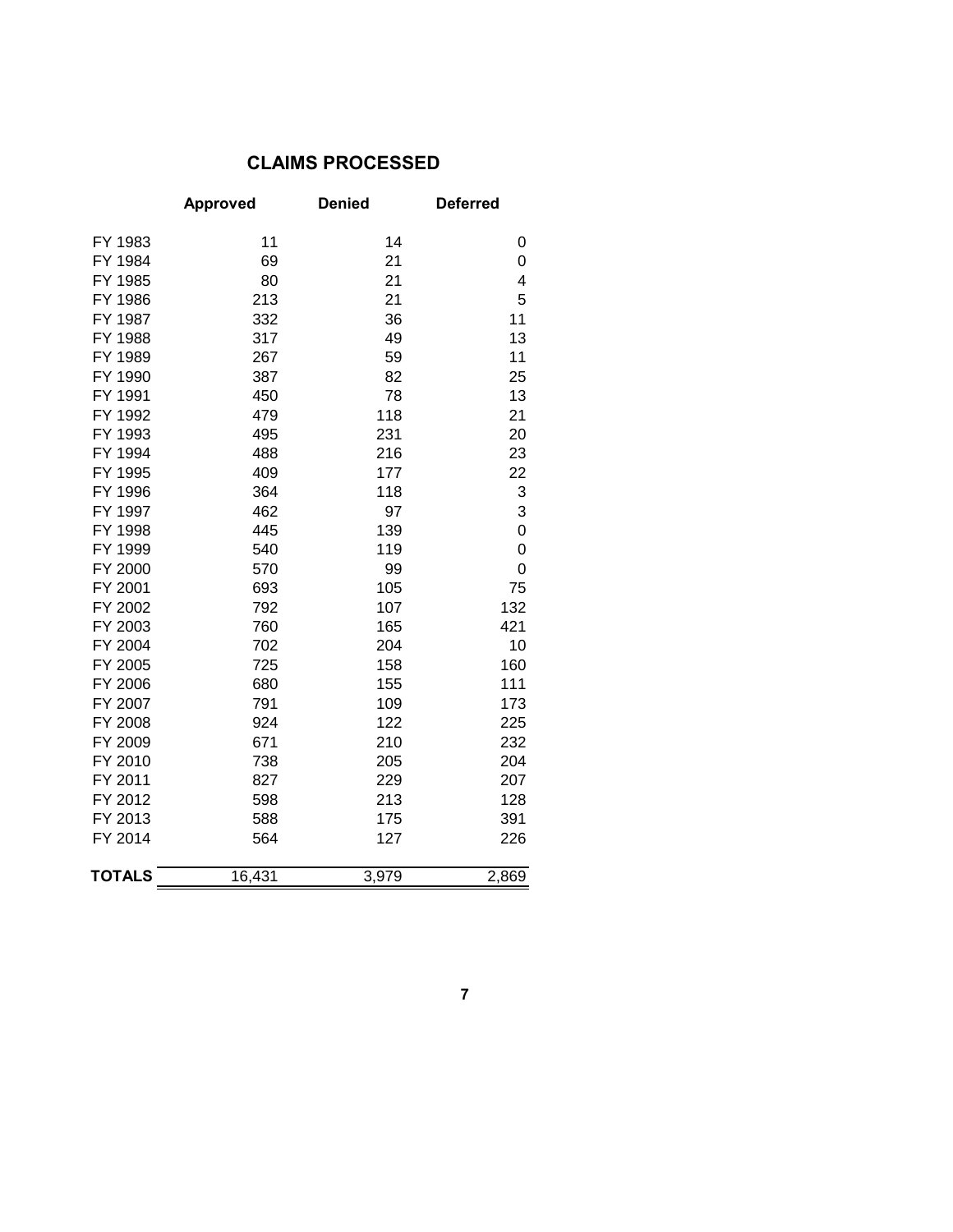# **CLAIM DENIALS FY 2014**

|                | No evidence crime was committed                            | $\boldsymbol{2}$ |
|----------------|------------------------------------------------------------|------------------|
| $\overline{2}$ | Passenger with impaired driver                             | 1                |
| 3              | Crime not reported within time specified by statute        | $\pmb{0}$        |
| 4              | Lack of cooperation with law enforcement                   | 12               |
| 5              | Victim/Claimant was offender or accessory                  | $\pmb{0}$        |
| 6              | Claim not filed timely                                     | 1                |
| 7              | Victim contribution                                        | 59               |
| 8              | Loss recouped from collateral source                       | 1                |
| 9              | Does not meet definition of crime                          | $\overline{10}$  |
| 10             | Pecuniary loss not covered by statute                      | $\pmb{0}$        |
| 11             | Unable to determine pecuniary loss sustained               | 0                |
| 12             | Exceeds or does not meet limits on awards defined in rules | $\pmb{0}$        |
| 13             | Victim is a career criminal                                | 0                |
| 14             | Victim had felony conviction within the last five years    | 104              |
| 15             | Crime previous to chapter date                             | $\mathbf 1$      |
|                |                                                            | 191              |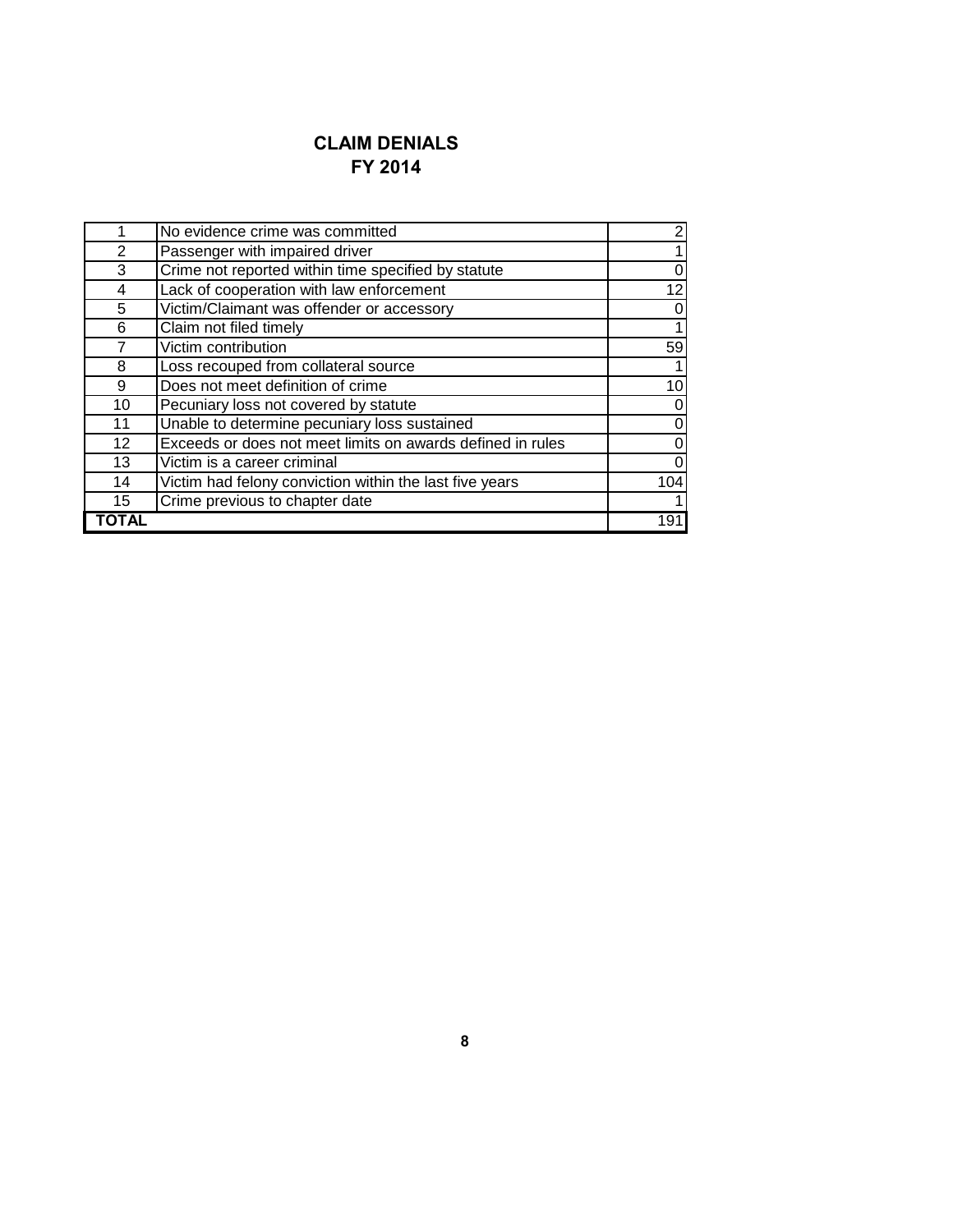# **RECEIPTS BY PARISH FY 2014**

|                | <b>TOTAL AMOUNT RECEIVED</b> |                    |
|----------------|------------------------------|--------------------|
| <b>Parish</b>  | <b>Fines/Fees</b>            | <b>Restitution</b> |
|                |                              |                    |
| Acadia         | 17,203.45                    | 0.00               |
| Allen          | 7,179.66                     | 0.00               |
| Ascension      | 34,444.96                    | 0.00               |
| Assumption     | 2,990.00                     | 2,500.00           |
| Avoyelles      | 8,112.50                     | 0.00               |
| Beauregard     | 4,853.27                     | 180.00             |
| Bienville      | 9,441.63                     | 0.00               |
| <b>Bossier</b> | 22,230.96                    | 0.00               |
| Caddo          | 79,302.77                    | 2,214.02           |
| Calcasieu      | 29,627.57                    | 3,285.18           |
| Caldwell       | 2,063.50                     | 0.00               |
| Cameron        | 1,607.11                     | 0.00               |
| Catahoula      | 2,055.00                     | 0.00               |
| Claiborne      | 2,000.00                     | 0.00               |
| Concordia      | 6,528.54                     | 0.00               |
| DeSoto         | 5,575.50                     | 0.00               |
| E. Baton Rouge | 69,107.79                    | 399.30             |
| E. Carroll     | 2,227.50                     | 0.00               |
| E. Feliciana   | 8,302.50                     | 234.77             |
| Evangeline     | 7,783.19                     | 7,940.61           |
| Franklin       | 17,245.00                    | 1,452.63           |
| Grant          | 11,131.04                    | 0.00               |
| Iberia         | 26,686.80                    | 1,122.69           |
| Iberville      | 7,225.18                     | 0.00               |
| Jackson        | 3,231.50                     | 0.00               |
| Jefferson      | 145,156.11                   | 0.00               |
| Jeff. Davis    | 6,964.94                     | 0.00               |
| Lafayette      | 49,001.29                    | 1,338.87           |
| Lafourche      | 29,613.51                    | 7,862.44           |
| Lasalle        | 5,722.27                     | 0.00               |
| Lincoln        | 9,000.87                     | 0.00               |
| Livingston     | 24,188.50                    | 0.00               |
| Madison        | 4,368.00                     | 0.00               |
| Morehouse      | 5,075.61                     | 0.00               |
| Natchitoches   | 12,517.61                    | 0.00               |
| Orleans        | 73,705.66                    | 9,752.50           |
| Ouachita       | 37,662.40                    | 882.07             |
| Plaquemines    | 8,540.00                     | 0.00               |
| Pointe Coupee  | 2,529.69                     | 0.00               |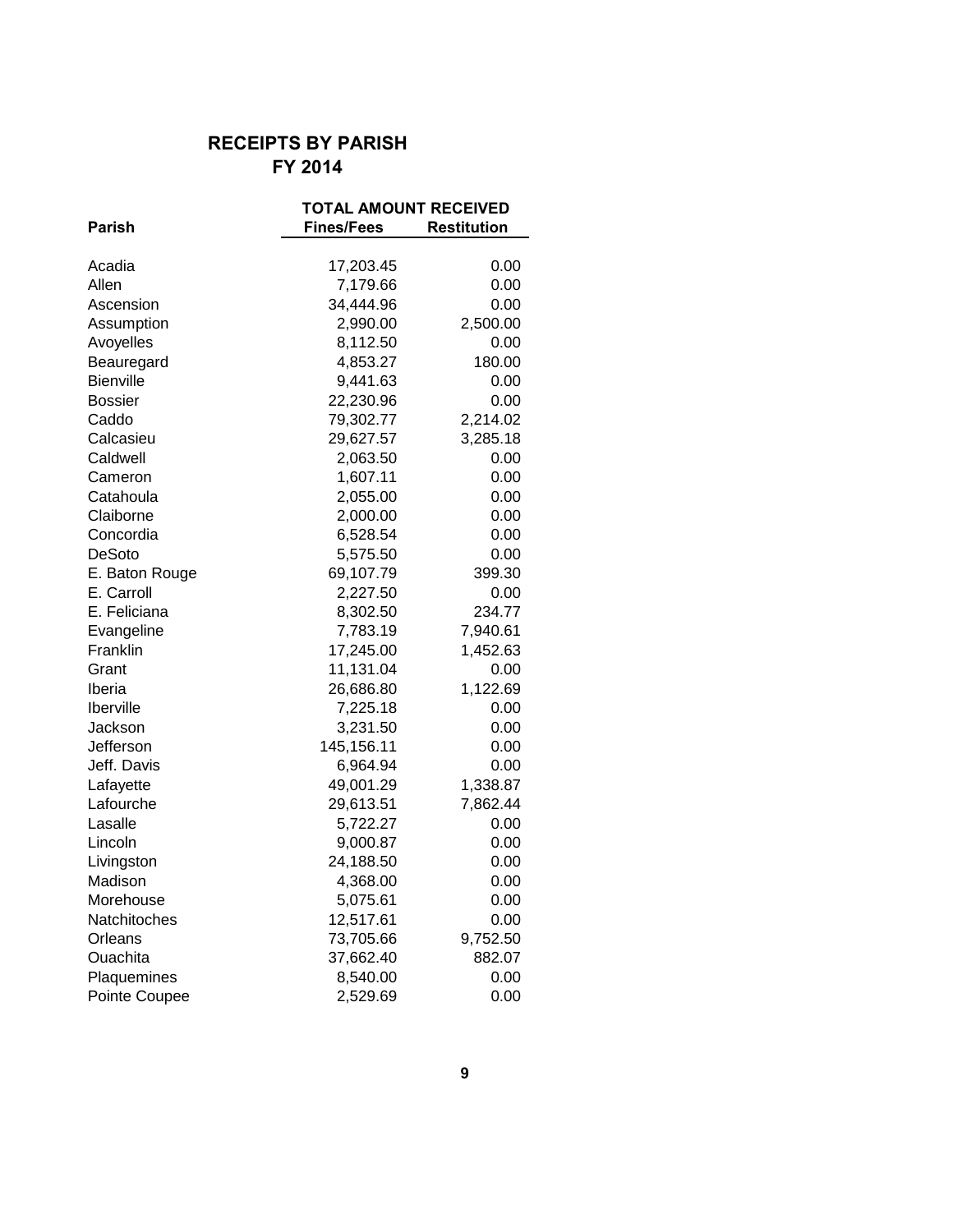#### **RECEIPTS BY PARISH (Cont'd.) FY 2014**

| Parish                             | <b>Fines/Fees</b> | Restitution    |
|------------------------------------|-------------------|----------------|
| Rapides                            | 39,245.47         | 2,575.37       |
| <b>Red River</b>                   | 3,707.00          | 21.38          |
| Richland                           | 8,589.33          | 0.00           |
| Sabine                             | 6,631.09          | 746.47         |
| St. Bernard                        | 7,677.50          | 0.00           |
| St. Charles                        | 6,848.76          | 250.00         |
| St. Helena                         | 1,258.49          | 0.00           |
| St. James                          | 2,726.50          | 0.00           |
| St. John the Baptist               | 9,830.60          | 0.00           |
| St. Landry                         | 13,857.57         | 3,250.10       |
| St. Martin                         | 10,585.42         | 0.00           |
| St. Mary                           | 16,792.50         | 144.10         |
| St. Tammany                        | 47,893.54         | 4,600.00       |
| Tangipahoa                         | 21,653.50         | 200.00         |
| Tensas                             | 1,900.00          | 0.00           |
| Terrebonne                         | 26,297.62         | 140.00         |
| Union                              | 5,597.10          | 0.00           |
| Vermilion                          | 10,506.21         | 119.39         |
| Vernon                             | 16,524.10         | 0.00           |
| Washington                         | 12,410.36         | 0.00           |
| Webster                            | 9,352.00          | 1,216.75       |
| W. Baton Rouge                     | 2,710.50          | 0.00           |
| W. Carroll                         | 4,214.00          | 0.00           |
| W. Feliciana                       | 8,930.00          | 0.00           |
| Winn                               | 3,617.50          | 0.00           |
|                                    | 1,101,560.04      | 52,428.64      |
| <b>TOTALS</b>                      |                   |                |
| Fines/Fees                         |                   | 1,101,560.04   |
| <b>Restitution (Parish)</b>        |                   | 52,428.64      |
| <b>Restitution (Federal Court)</b> |                   | 2,002.45       |
| <b>Civil Suit Recovery</b>         |                   | 0.00           |
| Donations                          |                   | 9.67           |
| <b>Prior Year Refund</b>           |                   | 0.00           |
| <b>Prison Enterprises</b>          |                   | 0.00           |
| Angola Break-In                    |                   | 0.00           |
| Juvenile Crime Compensation        |                   | 0.00           |
| Interest                           |                   | 2,205.00       |
| <b>TOTAL</b>                       |                   | \$1,158,205.80 |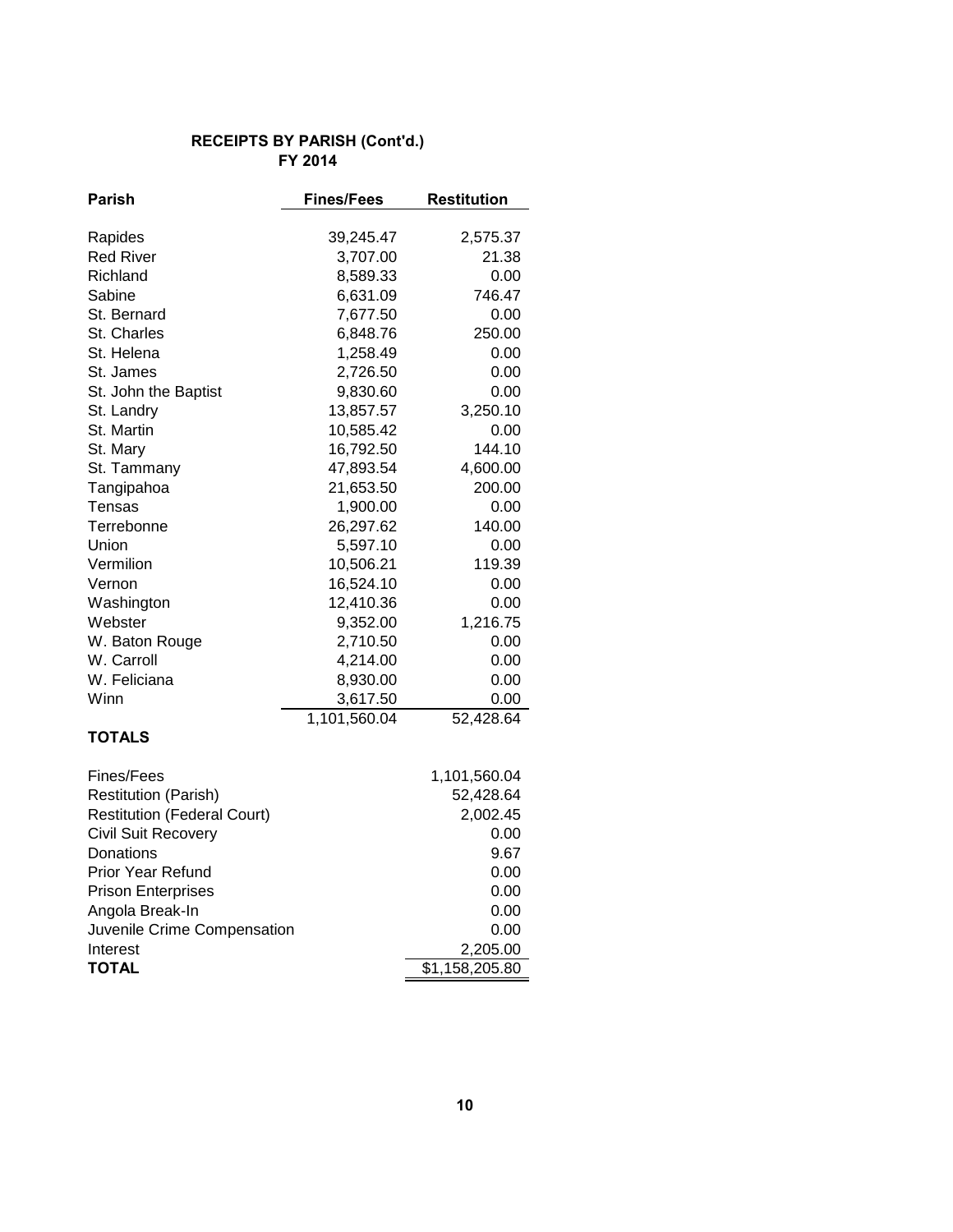# **FY 2014 APPLICATIONS BY PARISH**

|                      | <b>Eligibility</b> |                 |                 |                         |
|----------------------|--------------------|-----------------|-----------------|-------------------------|
| Parish               | <b>Total</b>       | <b>Approved</b> | <b>Denied</b>   | <b>Other</b>            |
| Acadia               | 11                 | 3               | 4               | 4                       |
| Allen                | 4                  | 4               | 0               | $\boldsymbol{0}$        |
| Ascension            | 6                  | 6               | 0               | $\boldsymbol{0}$        |
| Assumption           | 1                  | 1               | $\overline{0}$  | $\overline{0}$          |
| Avoyelles            | 1                  | 1               | 0               | $\boldsymbol{0}$        |
| Beauregard           | $\overline{7}$     | $\overline{2}$  | $\overline{0}$  | $\sqrt{5}$              |
| Bienville            | 0                  | $\mathbf 0$     | 0               | $\overline{0}$          |
| <b>Bossier</b>       | 16                 | 11              | $\overline{2}$  | $\overline{3}$          |
| Caddo                | 76                 | 65              | $\overline{7}$  | $\overline{\mathbf{4}}$ |
| Calcasieu            | 83                 | 58              | $\overline{12}$ | 13                      |
| Caldwell             | $\mathbf 0$        | 0               | $\mathbf 0$     | $\pmb{0}$               |
| Cameron              | $\overline{0}$     | $\mathbf 0$     | $\overline{0}$  | $\mathbf 0$             |
| Catahoula            | 1                  | 0               | 0               | $\mathbf 1$             |
| Claiborne            | $\overline{8}$     | $\overline{2}$  | 1               | $\overline{5}$          |
| Concordia            | $\overline{3}$     | $\overline{2}$  | $\overline{0}$  | $\overline{1}$          |
| <b>DeSoto</b>        | $\overline{2}$     | $\overline{2}$  | $\overline{0}$  | $\overline{0}$          |
| E. Baton Rouge       | 136                | $\overline{57}$ | $\overline{14}$ | 65                      |
| E. Carroll           | $\mathbf 0$        | $\mathbf 0$     | 0               | $\overline{0}$          |
| E. Feliciana         | 5                  | 4               | $\mathbf 0$     | $\mathbf 1$             |
| Evangeline           | $\mathbf 1$        | 1               | 0               | $\overline{0}$          |
| Franklin             | $\overline{0}$     | $\mathbf 0$     | $\overline{0}$  | $\overline{0}$          |
| Grant                | $\overline{0}$     | $\overline{0}$  | $\overline{0}$  | $\mathbf 0$             |
| Iberia               | $\overline{20}$    | 14              | $\overline{3}$  | $\overline{3}$          |
| Iberville            | 4                  | 3               | 1               | $\overline{0}$          |
| Jackson              | 0                  | $\mathbf 0$     | 0               | $\pmb{0}$               |
| Jefferson            | $\overline{45}$    | $\overline{27}$ | $\overline{9}$  | $\overline{9}$          |
| Jeff. Davis          | $\overline{3}$     | 1               | $\overline{1}$  | $\mathbf 1$             |
| Lafayette            | 19                 | 6               | $\overline{6}$  | $\overline{7}$          |
| Lafourche            | $\overline{82}$    | $\overline{75}$ | $\overline{6}$  | $\overline{1}$          |
| Lasalle              | 1                  | 1               | $\overline{0}$  | $\mathbf 0$             |
| Lincoln              | $\overline{2}$     | 1               | $\mathbf 0$     | $\mathbf{1}$            |
| Livingston           | 8                  | $\overline{7}$  | $\mathbf 0$     | $\mathbf{1}$            |
| Madison              | $\mathbf 1$        | $\overline{0}$  | $\overline{1}$  | $\overline{0}$          |
| Morehouse            | $\overline{2}$     | $\overline{2}$  | 0               | $\boldsymbol{0}$        |
| Natchitoches         | $\overline{2}$     | $\overline{0}$  | $\overline{2}$  | $\boldsymbol{0}$        |
| Orleans              | 155                | 79              | $\overline{27}$ | 49                      |
| Ouachita             | 14                 | 11              | $\overline{c}$  | 1                       |
| Plaquemines          | 15                 | $\overline{c}$  | 1               | 12                      |
| <b>Pointe Coupee</b> | $\overline{6}$     | $\overline{5}$  | $\overline{0}$  | 1                       |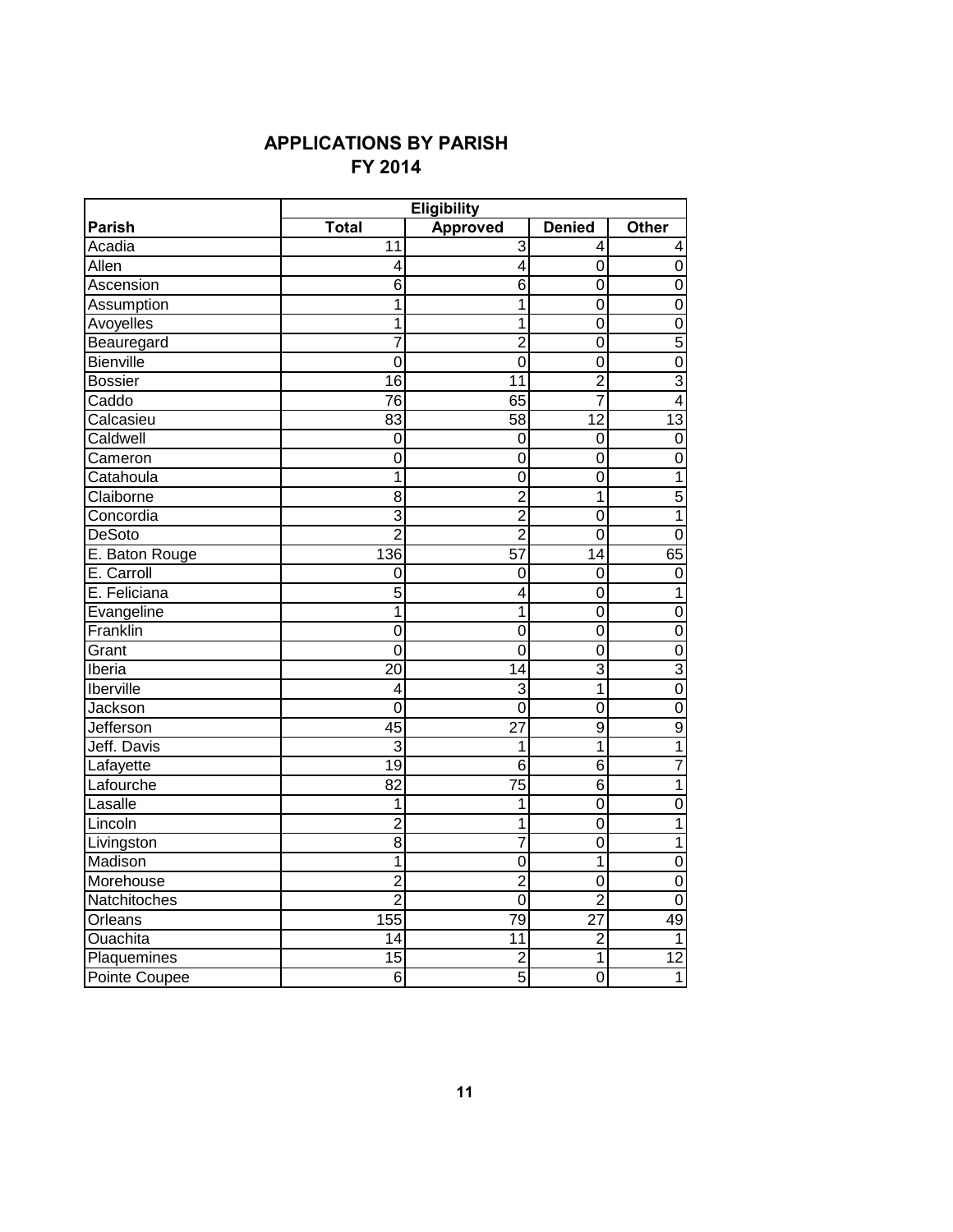#### **FY 2014 APPLICATIONS BY PARISH (Cont'd.)**

|                  |                | <b>Eligibility</b> |                |                         |
|------------------|----------------|--------------------|----------------|-------------------------|
| <b>Parish</b>    | <b>Total</b>   | <b>Approved</b>    | <b>Denied</b>  | <b>Other</b>            |
| Rapides          | 9              | 7                  | 1              | 1                       |
| <b>Red River</b> |                | 1                  | 0              | 0                       |
| Richland         |                | 0                  | 1              | $\overline{0}$          |
| Sabine           | 4              | $\overline{2}$     | 0              | $\overline{2}$          |
| St. Bernard      | 3              | 1                  | 1              | $\overline{1}$          |
| St. Charles      | 53             | 43                 | 3              | $\overline{7}$          |
| St. Helena       | $\overline{2}$ | 0                  | 0              | $\overline{2}$          |
| St. James        |                | 0                  | 1              | $\boldsymbol{0}$        |
| St. John         | 5              | 3                  | $\overline{2}$ | $\overline{0}$          |
| St. Landry       | 9              | 3                  | 4              | $\overline{2}$          |
| St. Martin       | 13             | 10                 | 0              | $\overline{3}$          |
| St. Mary         | 13             | 8                  | 1              | $\overline{\mathbf{4}}$ |
| St. Tammany      | 11             | 7                  | $\mathbf 0$    | $\overline{4}$          |
| Tangipahoa       | 8              | 3                  | $\overline{2}$ | $\overline{3}$          |
| <b>Tensas</b>    | 3              | 0                  | 3              | $\mathbf 0$             |
| Terrebonne       | 13             | 10                 | 1              | $\frac{2}{3}$           |
| Union            | 3              | 0                  | $\Omega$       |                         |
| Vermilion        | 4              | 1                  | $\overline{2}$ | $\mathbf{1}$            |
| Vernon           | 1              | 0                  | 1              | $\mathbf 0$             |
| Washington       | 15             | 11                 | 3              | $\overline{1}$          |
| Webster          | 3              | 1                  | 1              | $\mathbf 1$             |
| W. Baton Rouge   |                | 0                  | 1              | $\mathbf 0$             |
| W. Carroll       | O              | 0                  | 0              | 0                       |
| W. Feliciana     | 0              | $\overline{0}$     | $\overline{0}$ | 0                       |
| Winn             |                | 0                  | $\overline{0}$ | 1                       |
| <b>TOTALS</b>    | 917            | 564                | 127            | 226                     |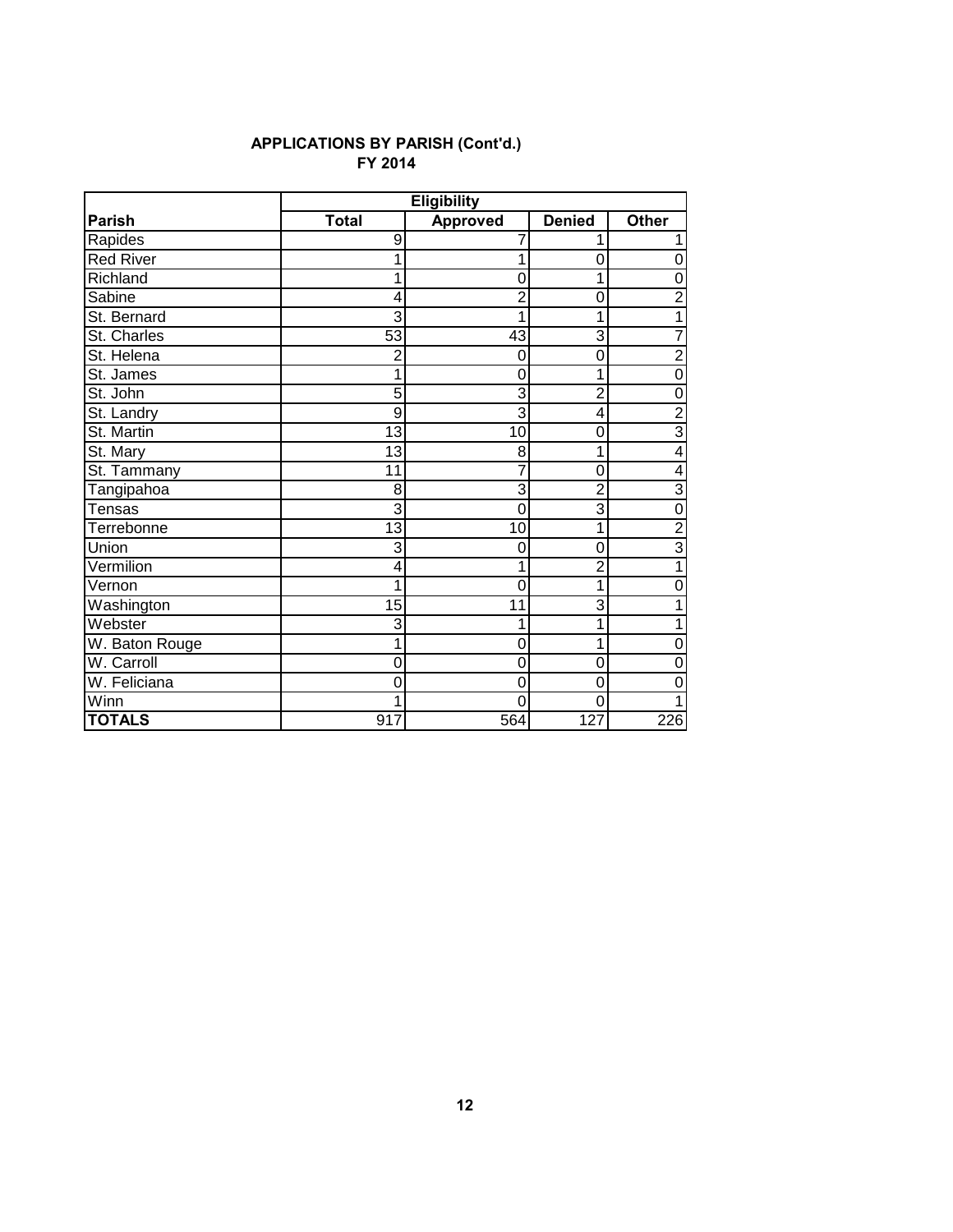# **AWARDS BY PARISH FY 2014**

|                  | <b>AWARDS</b>           |               |
|------------------|-------------------------|---------------|
| Parish           | Count*                  | <b>Amount</b> |
| Acadia           | 6                       | \$14,142.96   |
| Allen            | 3                       | 13,519.96     |
| Ascension        | 6                       | 17,190.05     |
| Assumption       | $\overline{2}$          | 3,682.58      |
| Avoyelles        | 1                       | 500.00        |
| Beauregard       | 5                       | 6,628.51      |
| Bienville        | 0                       | 0.00          |
| <b>Bossier</b>   | 16                      | 22,720.63     |
| Caddo            | 65                      | 196,568.64    |
| Calcasieu        | 68                      | 97,781.39     |
| Caldwell         | 0                       | 0.00          |
| Cameron          | 0                       | 0.00          |
| Catahoula        | 0                       | 0.00          |
| Claiborne        | 5                       | 11,343.20     |
| Concordia        | 3                       | 30,500.00     |
| <b>DeSoto</b>    | $\overline{\mathbf{1}}$ | 3,685.39      |
| E. Baton Rouge   | 109                     | 294,403.72    |
| E. Carroll       | 0                       | 0.00          |
| E. Feliciana     | 4                       | 10,920.00     |
| Evangeline       | 1                       | 553.85        |
| Franklin         | 0                       | 0.00          |
| Grant            | 1                       | 6,206.03      |
| <b>Iberia</b>    | 11                      | 18,368.04     |
| <b>Iberville</b> | $\overline{2}$          | 10,407.00     |
| Jackson          | 0                       |               |
| Jefferson        | 30                      | 95,050.81     |
| Jeff. Davis      | 2                       | 891.45        |
| Lafayette        | 9                       | 45,205.07     |
| Lafourche        | 32                      | 49,463.08     |
| Lasalle          | 1                       | 2,420.08      |
| Lincoln          | $\overline{2}$          | 1,281.02      |
| Livingston       | 6                       | 7,401.00      |
| Madison          | 0                       | 0.00          |
| Morehouse        | $\overline{2}$          | 10,380.00     |
| Natchitoches     | 0                       | 0.00          |
| Orleans          | 124                     | 393,585.32    |
| <b>Ouachita</b>  | 12                      | 44,893.69     |
| Plaquemines      | 12                      | 10,650.66     |
| Pointe Coupee    | 1                       | 5,000.00      |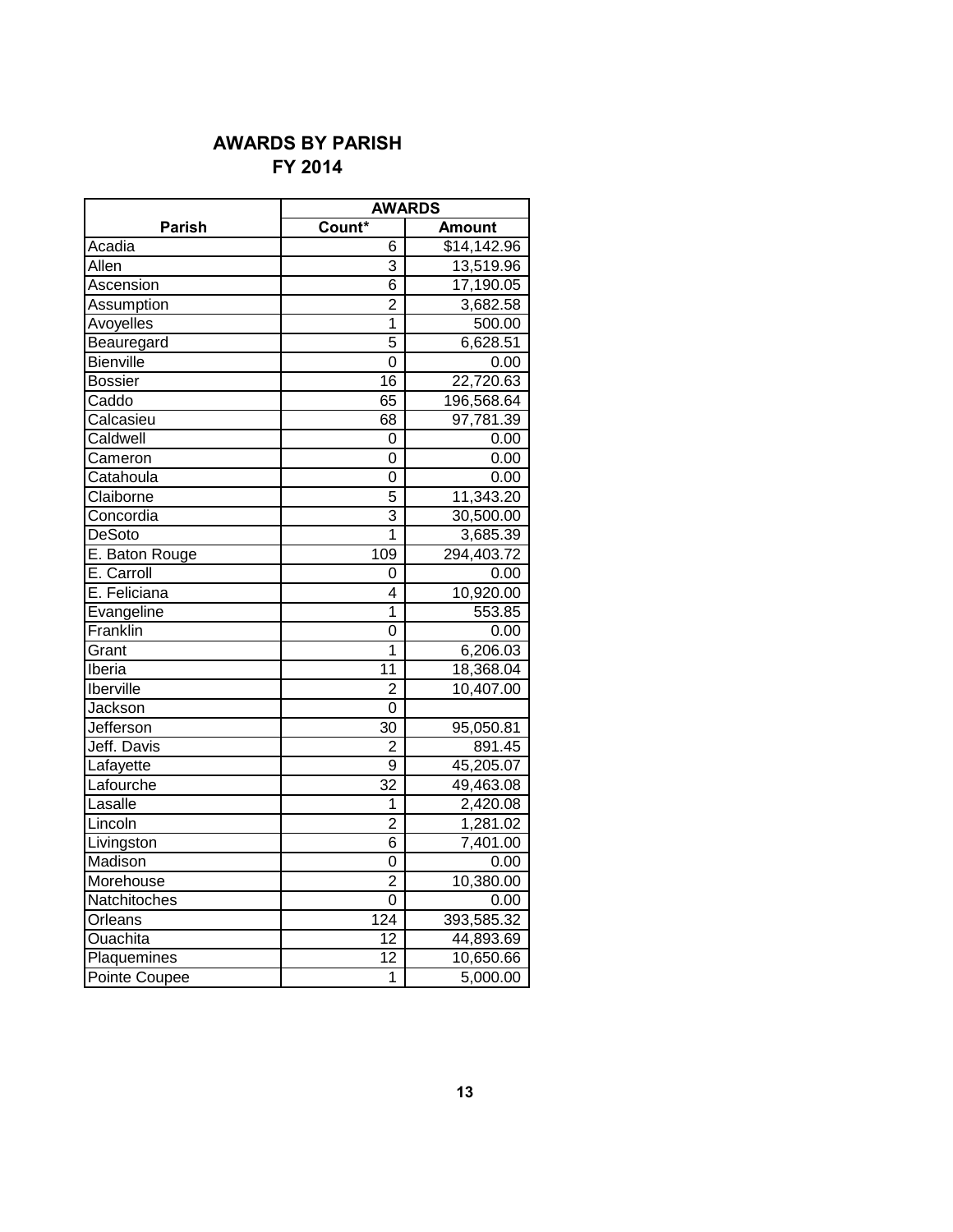#### **FY 2014 AWARDS BY PARISH (Cont'd.)**

|                  | <b>AWARDS</b>           |              |  |
|------------------|-------------------------|--------------|--|
| <b>Parish</b>    | Count*<br><b>Amount</b> |              |  |
| Rapides          | 11                      | 33,329.44    |  |
| <b>Red River</b> | 1                       | 3,193.91     |  |
| Richland         | 0                       | 0.00         |  |
| Sabine           | 3                       | 6,180.38     |  |
| St. Bernard      | 4                       | 13,964.71    |  |
| St. Charles      | $\overline{3}5$         | 58,133.31    |  |
| St. Helena       | 0                       | 0.00         |  |
| St. James        | 0                       | 0.00         |  |
| St. John         | 3                       | 21,262.50    |  |
| St. Landry       | 3                       | 7,357.45     |  |
| St. Martin       | $\overline{7}$          | 14,837.71    |  |
| St. Mary         | 8                       | 29,713.14    |  |
| St. Tammany      | 11                      | 14,581.80    |  |
| Tangipahoa       | 5                       | 8,361.68     |  |
| Tensas           | 0                       | 0.00         |  |
| Terrebonne       | 8                       | 22,178.78    |  |
| Union            | 3                       | 916.14       |  |
| Vermilion        | 3                       | 10,113.94    |  |
| Vernon           | 0                       | 0.00         |  |
| Washington       | 1                       | 755.00       |  |
| Webster          | 1                       | 500.00       |  |
| W. Baton Rouge   | 0                       | 0.00         |  |
| W. Carroll       | 0                       | 0.00         |  |
| W. Feliciana     | 0                       | 0.00         |  |
| Winn             | 0                       | 0.00         |  |
| <b>TOTALS</b>    | 649                     | 1,670,724.02 |  |

\*\* Includes both state and federal funds. Does not include refund adjustments.

\* This count includes supplemental awards based on previous years' eligibility.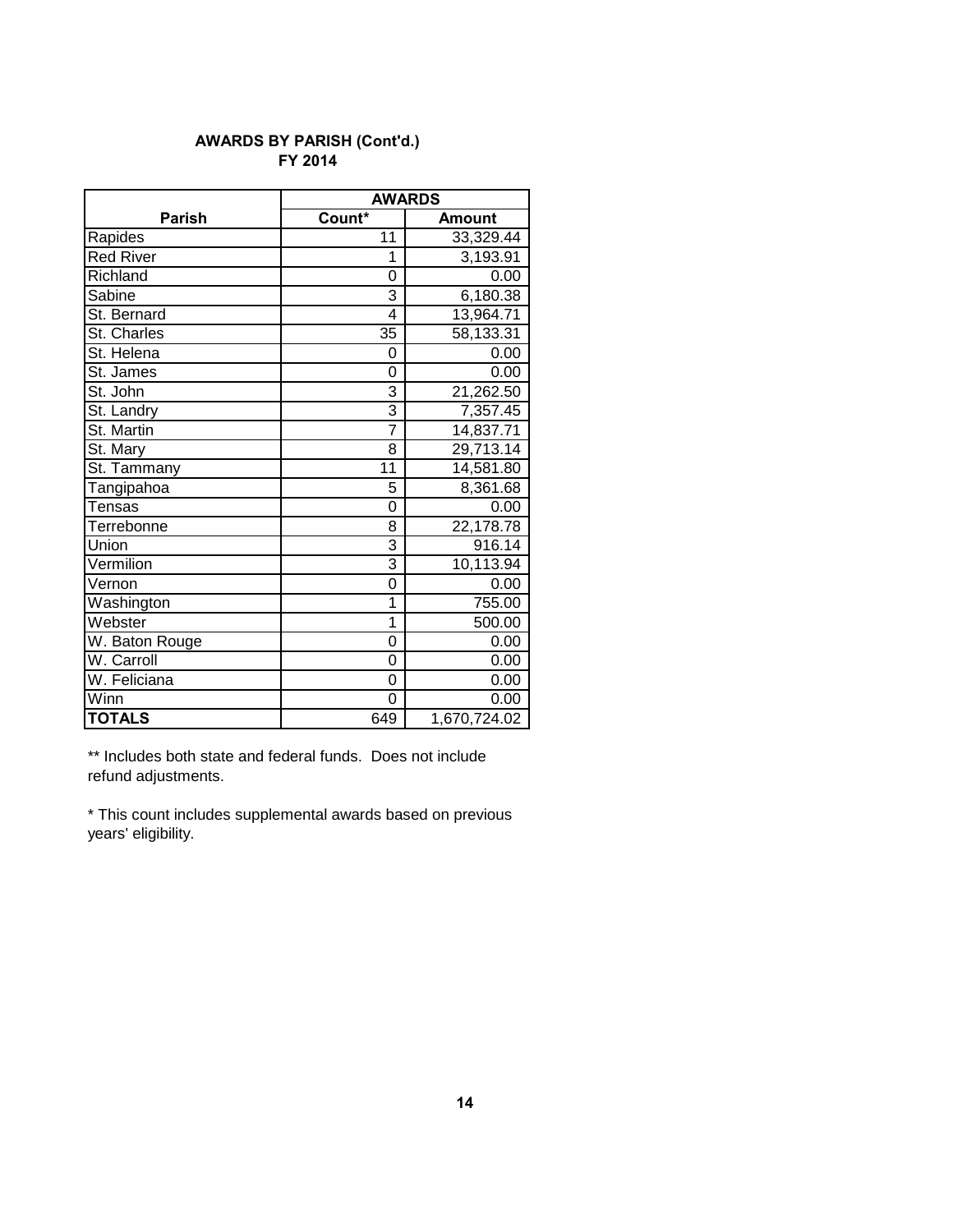

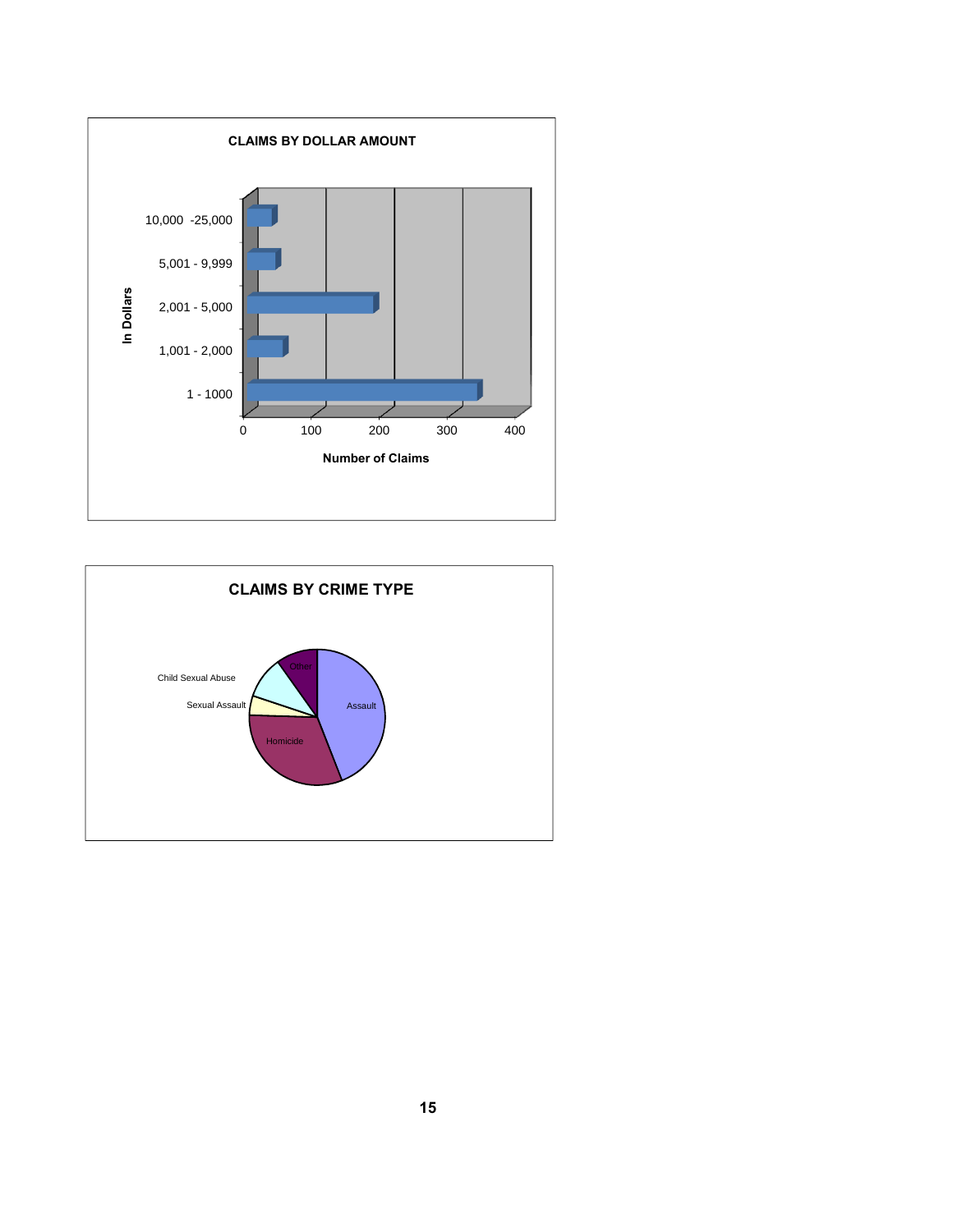